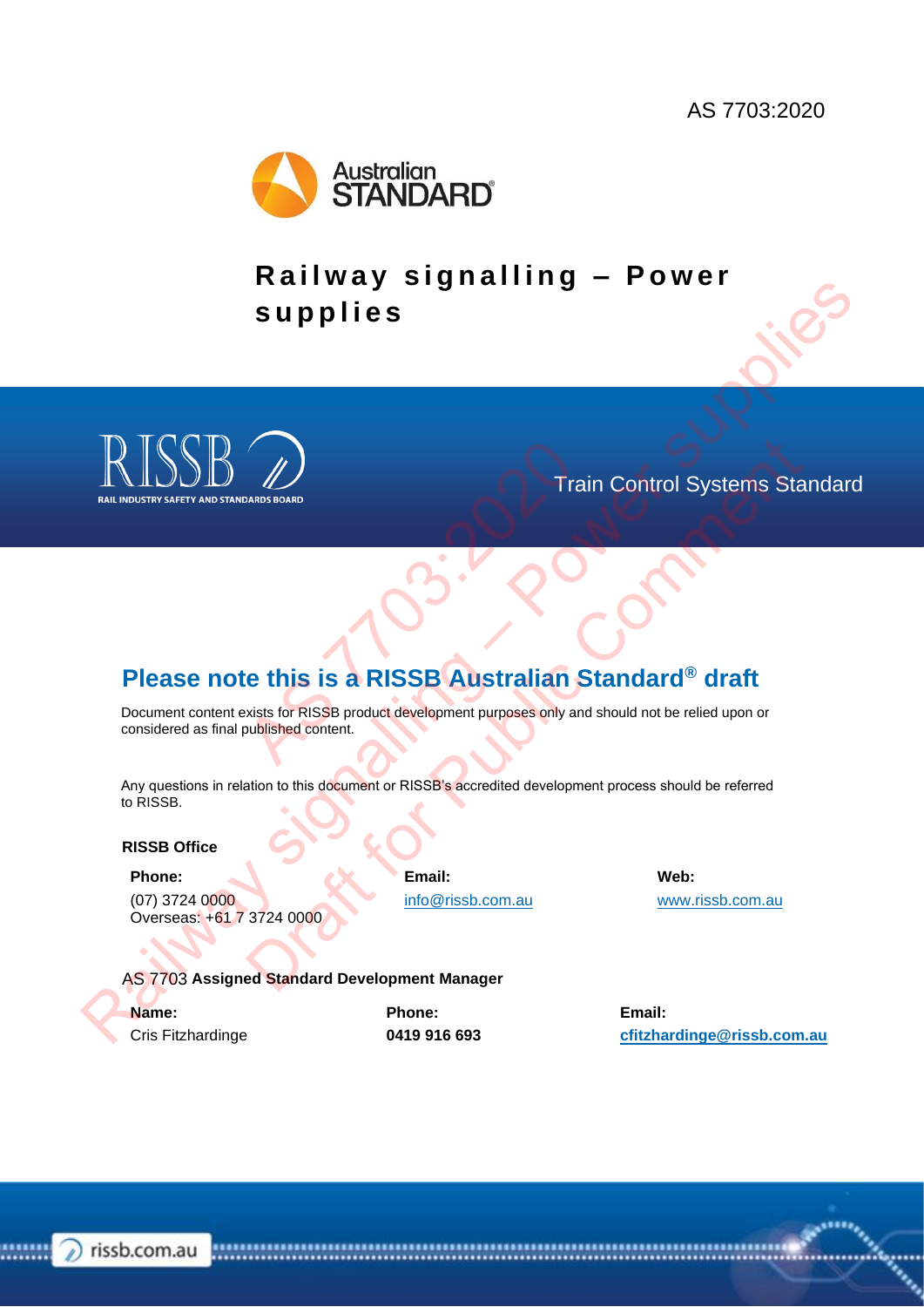

This Australian Standard® AS 7703 Railway signalling - Power supplies was prepared by a Rail Industry Safety and Standards Board (RISSB) Development Group consisting of representatives from the following organisations:

| Rio Tinto                 | PTA WA                           | <b>Metro Trains</b>    |
|---------------------------|----------------------------------|------------------------|
| Rail Assurance Consulting | <b>Transport for NSW</b>         | <b>Queensland Rail</b> |
| Aurizon                   | <b>Public Transport Victoria</b> | Wabtec                 |
| <b>Novaris</b>            | V/Line                           | Ansaldo STS            |
| KiwiRail                  | <b>JMD Railtech</b>              |                        |

The Standard was approved by the Development Group and the Operations Standing Committee in Select SC approval date. On Select Board approval date the RISSB Board approved the Standard for release.

#### Choose the type of review

Development of the Standard was undertaken in accordance with RISSB's accredited process. As part of the approval process, the Standing Committee verified that proper process was followed in developing the Standard

RISSB wishes to acknowledge the positive contribution of subject matter experts in the development of this Standard. Their efforts ranged from membership of the Development Group through to individuals providing comment on a draft of the Standard during the open review. Madard was undertaken in accordance with RISSB's accretanding Committee verified that proper process was foll<br>
wledge the positive contribution of subject matter expert<br>
m membership of the Development Group through to ind

I commend this Standard to the Australasian rail industry as it represents industry good practice and has been developed through a rigorous process.

**Deb Spring** Exec. Chair / CEO Rail Industry Safety and Standards Board

#### **Keeping Standards up-to-date**

Australian Standards developed by RISSB are living documents that reflect progress in science, technology and systems. To maintain their currency, Australian Standards developed by RISSB are periodically reviewed, and new editions published when required. Between editions, amendments may be issued. Australian Standards developed by RISSB could also be withdrawn. Novaria (VILIne Monata (WILIne Monata) STS<br>
Towards<br>
Towards (Secure 2019) by the Development distributed in Broad approved the Standard for release in Sales of<br>
upporting distributed in the Standard space of the RISS Boun mdard was undertaken in accordance with RISSES's accredited process. As pair of the<br>tanding Committee verified that proper process was followed in developing the Standard<br>twiedge the positive contribution of subject matter

It is important that readers assure themselves they are using a current Australian Standard developed by RISSB, which should include any amendments that have been issued since the Standard was published. Information about Australian Standards developed by RISSB, including amendments, can be found by visiting www.rissb.com.au.

RISSB welcomes suggestions for improvements and asks readers to notify us immediately of any apparent inaccuracies or ambiguities. Members are encouraged to use the change request feature of the RISSB website at: http://www.rissb.com.au/products/. Otherwise, please contact us via email at info@rissb.com.au or write to Rail Industry Safety and Standards Board, PO Box 518 Spring Hill Qld 4004, Australia.

#### **Notice to users**

This RISSB product has been developed using input from rail experts from across the rail industry and represents good practice for the industry. The reliance upon or manner of use of this RISSB product is the sole responsibility of the user who is to assess whether it meets their organisation's operational environment and risk profile.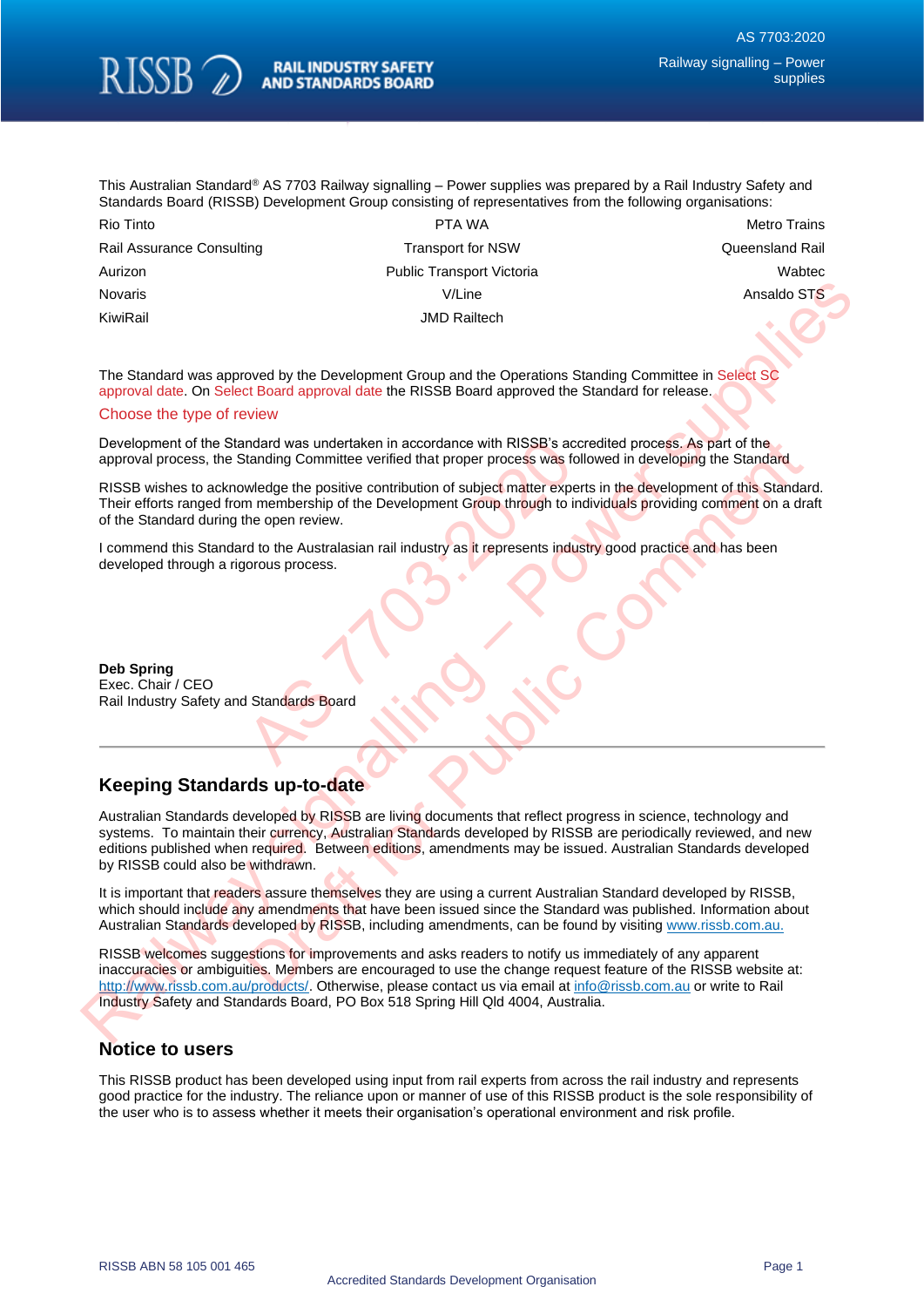

# **AS 7703:2020**

# **Railway signalling – Power supplies**

#### **Document details**

#### **Document history**

| <b>Document details</b>                  |                                                                                                                      |                                   |                                                                                                                   |
|------------------------------------------|----------------------------------------------------------------------------------------------------------------------|-----------------------------------|-------------------------------------------------------------------------------------------------------------------|
|                                          | First published as: Enter first publication identifier (AS XXXX:yyyy)                                                |                                   |                                                                                                                   |
| <b>ISBN Enter ISBN.</b>                  |                                                                                                                      |                                   |                                                                                                                   |
| <b>Document history</b>                  |                                                                                                                      |                                   |                                                                                                                   |
| <b>Publication Version</b>               | <b>Effective Date</b>                                                                                                |                                   | Reason for and Extent of Change(s)                                                                                |
|                                          | Select Board approval<br>date                                                                                        |                                   |                                                                                                                   |
| PC Draft                                 | 28/01/2020                                                                                                           | Draft released for public comment |                                                                                                                   |
| <b>Approval</b>                          |                                                                                                                      |                                   |                                                                                                                   |
| <b>Name</b>                              |                                                                                                                      |                                   | <b>Date</b>                                                                                                       |
| Rail Industry Safety and Standards Board |                                                                                                                      |                                   | Select Board approval<br>date                                                                                     |
| Copyright                                |                                                                                                                      |                                   |                                                                                                                   |
| © RISSB                                  |                                                                                                                      |                                   |                                                                                                                   |
|                                          |                                                                                                                      |                                   |                                                                                                                   |
| Copyright Act 1968.                      | All rights are reserved. No part of this work can be reproduced or copied in any form or by any means, electronic or |                                   | mechanical, including photocopying, without the written permission of RISSB, unless otherwise permitted under the |

#### **Approval**

| Rail Industry Safety and Standards Board |                       |
|------------------------------------------|-----------------------|
| date                                     | Select Board approval |

### **Copyright**

#### © RISSB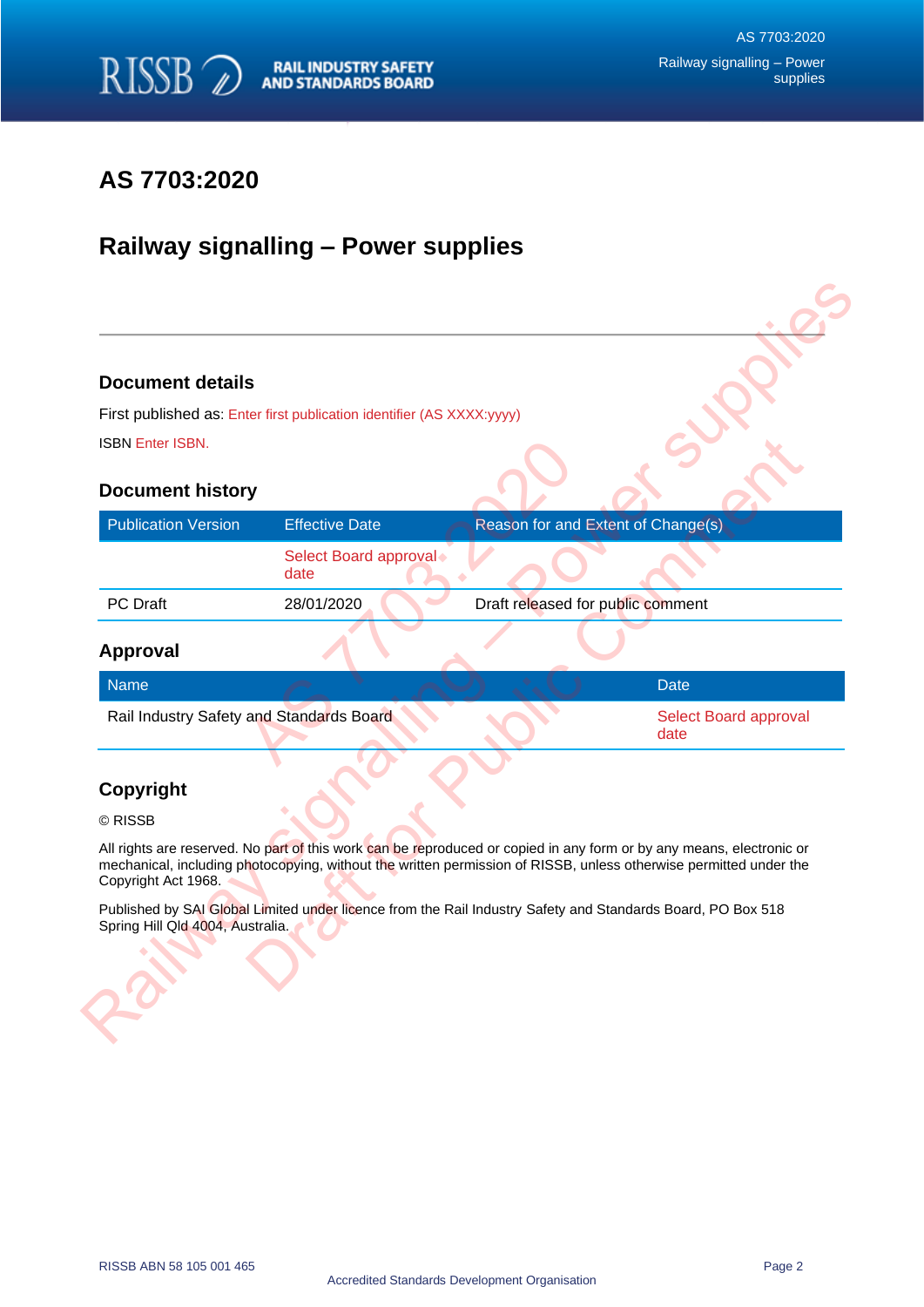

This Standard was prepared by the Rail Industry Safety and Standards Board (RISSB) Development Group AS 7703 Railway signalling – Power supplies. Membership of this Development Group consisted of representatives from the organisations listed on the inside cover of this document

## **Objective**

The objective of this Standard is to provide an approach to the use of the electrical equipment throughout the system life cycle in achieving the functional signalling safety inherent with the hazards associated with the use of electricity. This standard specifically covers the signalling power supply and the manner in which it supports the other signalling equipment.

#### **Compliance**

There are two types of control contained within Australian Standards developed by RISSB:

- 1. Requirements.
- 2. Recommendations.

*Requirements* – it is mandatory to follow all requirements to claim full compliance with the Standard. Requirements are identified within the text by the term 'shall'.

*Recommendations* – do not mention or exclude other possibilities but do offer the one that is preferred. Recommendations are identified within the text by the term 'should'.

Recommendations recognise that there could be limitations to the universal application of the control, i.e. the identified control is not able to be applied or other controls are more appropriate or better.

For compliance purposes, where a recommended control is not applied as written in the standard it could be incumbent on the adopter of the standard to demonstrate their actual method of controlling the risk as part of their WHS or Rail Safety National Law obligations. Similarly, it could also be incumbent on an adopter of the standard to demonstrate their method of controlling the risk to contracting entities, or interfacing organisations where the risk may be shared. France Wall requirements to claim full considerate and tions.<br>
And a requirements to claim full complian<br>
field within the text by the term 'shall'.<br>
Ab not mention or exclude other possibilities but do offer<br>
identified w The objective of this Standard is to provide an approach to the part of the additional the option of the standard energy and the manner in which it suppose the other products.<br>This standard smooth crosses the signalling po control contradied within must calibration and control control control control control of the control of the control of the control of the control of the control of the control of the control of the control of the control

Controls in RISSB standards address known railway hazards are addressed in Appendix A.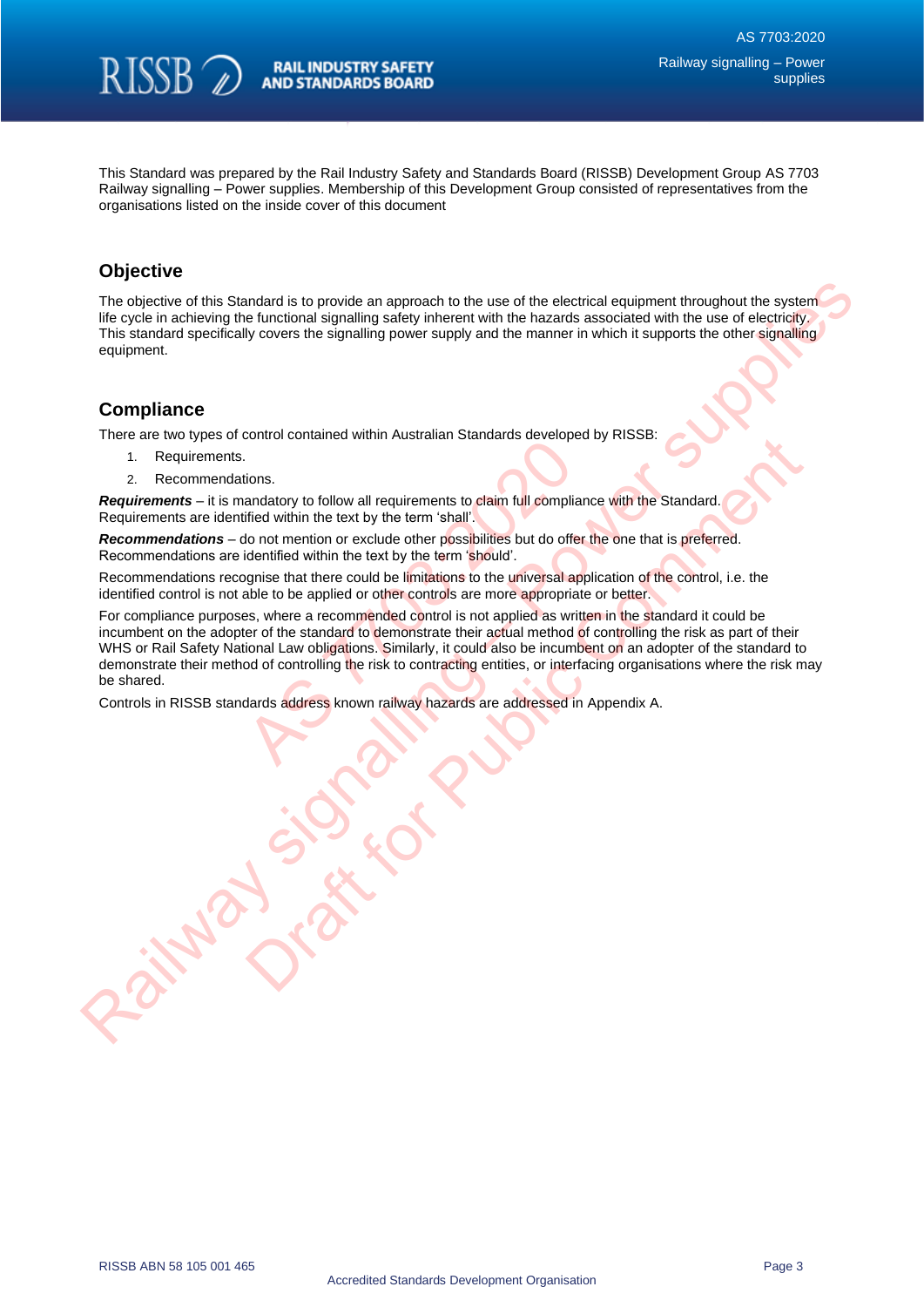

# **Contents**

| 1              |     |                                                                              |  |
|----------------|-----|------------------------------------------------------------------------------|--|
|                | 1.1 |                                                                              |  |
|                | 1.2 |                                                                              |  |
|                | 1.3 |                                                                              |  |
|                | 1.4 |                                                                              |  |
| $\overline{2}$ |     |                                                                              |  |
|                | 2.1 |                                                                              |  |
|                | 2.2 |                                                                              |  |
|                | 2.3 |                                                                              |  |
|                | 2.4 |                                                                              |  |
|                | 2.5 |                                                                              |  |
|                | 2.6 |                                                                              |  |
|                | 2.7 |                                                                              |  |
| 3              |     |                                                                              |  |
|                | 3.1 |                                                                              |  |
|                | 3.2 |                                                                              |  |
|                | 3.3 |                                                                              |  |
|                | 3.4 |                                                                              |  |
|                | 3.5 |                                                                              |  |
|                | 3.6 |                                                                              |  |
|                | 3.7 |                                                                              |  |
| 4              |     |                                                                              |  |
|                | 4.1 |                                                                              |  |
|                | 4.2 |                                                                              |  |
|                | 4.3 |                                                                              |  |
|                | 4.4 |                                                                              |  |
|                | 4.5 |                                                                              |  |
|                | 4.6 |                                                                              |  |
|                | 4.7 |                                                                              |  |
| 5              |     |                                                                              |  |
|                | 5.1 |                                                                              |  |
|                | 5.2 | Layout construction for earthing, protection, heat and clean/dirty wiring 17 |  |
|                | 5.3 |                                                                              |  |
| 6.             |     |                                                                              |  |
|                | 6.1 |                                                                              |  |
|                | 6.2 |                                                                              |  |
|                | 6.3 |                                                                              |  |
|                | 6.4 |                                                                              |  |
|                | 6.5 |                                                                              |  |
| 7              |     |                                                                              |  |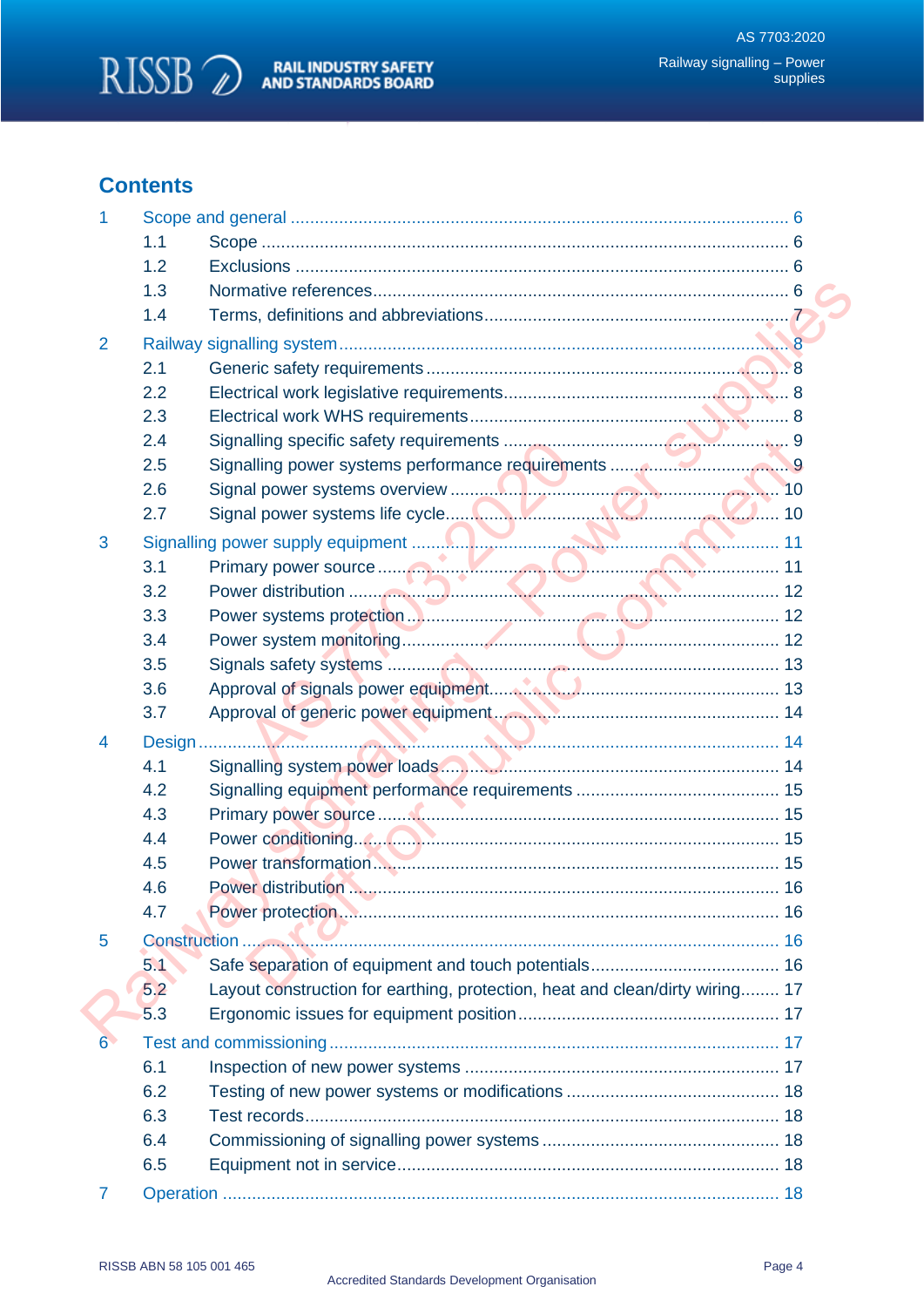RISSB 2 AND STANDARDS BOARD

|    | 7.1                      |                                                                            |    |
|----|--------------------------|----------------------------------------------------------------------------|----|
|    | 7.2                      |                                                                            |    |
|    | 7.3                      |                                                                            |    |
| 8  |                          |                                                                            |    |
|    | 8.1                      | Safe maintenance of power supply systems and equipment 19                  |    |
|    | 8.2                      |                                                                            |    |
|    | 8.3                      |                                                                            |    |
|    | 8.4                      |                                                                            |    |
| 9  |                          |                                                                            |    |
|    | 9.1                      |                                                                            |    |
|    | 9.2                      |                                                                            |    |
|    | 9.3                      |                                                                            |    |
|    | 9.4                      |                                                                            |    |
| 10 |                          |                                                                            |    |
|    | 10.1                     | Disposal of environmentally sensitive materials in power equipment  21     |    |
|    | 10.2                     |                                                                            |    |
|    |                          |                                                                            |    |
|    |                          |                                                                            |    |
|    |                          | <b>Appendix Contents</b>                                                   |    |
|    |                          |                                                                            |    |
|    | <b>Appendix A</b>        |                                                                            |    |
|    | <b>Appendix B</b>        | Environmental condition ranges for signaling and power supply equipment 24 |    |
|    | <b>Appendix C</b>        |                                                                            |    |
|    | <b>Appendix D</b><br>D.1 |                                                                            |    |
|    | D.2                      |                                                                            |    |
|    | <b>Appendix E</b>        |                                                                            |    |
|    | <b>Appendix F</b>        |                                                                            |    |
|    | <b>Appendix G</b>        | Bibliography                                                               | 29 |
|    |                          |                                                                            |    |
|    |                          |                                                                            |    |
|    |                          |                                                                            |    |
|    |                          |                                                                            |    |
|    |                          |                                                                            |    |

# **Appendix Contents**

|                 | 9.3               |                                                                            |  |
|-----------------|-------------------|----------------------------------------------------------------------------|--|
|                 | 9.4               |                                                                            |  |
| 10 <sup>°</sup> |                   |                                                                            |  |
|                 | 10.1              | Disposal of environmentally sensitive materials in power equipment 21      |  |
|                 | 10.2              |                                                                            |  |
|                 |                   |                                                                            |  |
|                 |                   | <b>Appendix Contents</b>                                                   |  |
|                 | <b>Appendix A</b> |                                                                            |  |
|                 | <b>Appendix B</b> | Environmental condition ranges for signaling and power supply equipment 24 |  |
|                 | <b>Appendix C</b> |                                                                            |  |
|                 | <b>Appendix D</b> |                                                                            |  |
|                 | D.1               |                                                                            |  |
|                 | D.2               |                                                                            |  |
|                 | <b>Appendix E</b> |                                                                            |  |
|                 | <b>Appendix F</b> |                                                                            |  |
|                 | <b>Appendix G</b> |                                                                            |  |
|                 |                   |                                                                            |  |
|                 |                   |                                                                            |  |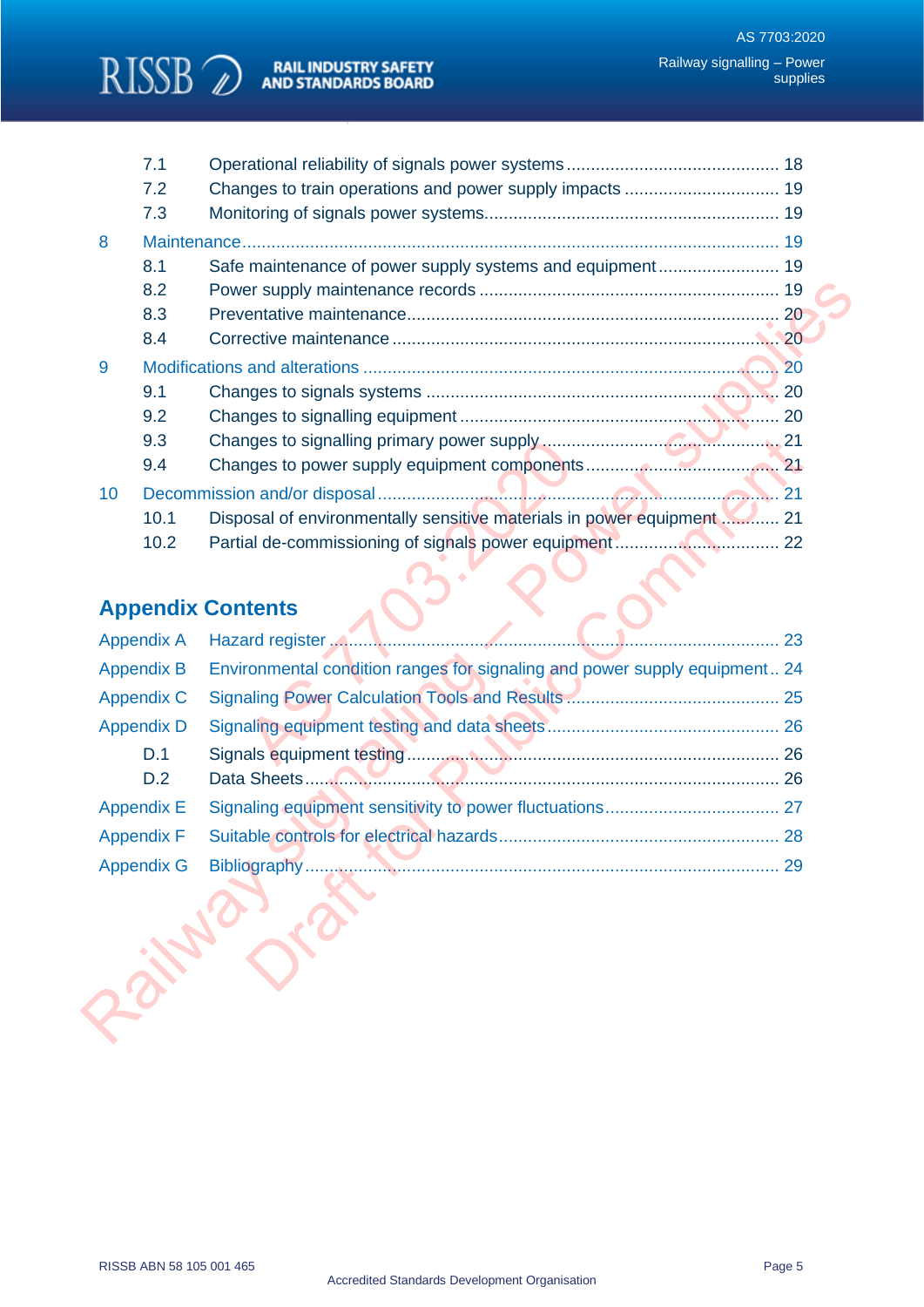#### RISSB<sub>2</sub> **RAIL INDUSTRY SAFETY AND STANDARDS BOARD**

# <span id="page-6-0"></span>**1 Scope and general**

## <span id="page-6-1"></span>**1.1 Scope**

This Standard covers the use of the electrical equipment as part of signalling systems to achieve vital and non-vital functions. The signalling power supply is a critical aspect for safe operation of signal systems. This standard's scope includes the functional requirements of electrical equipment performing signals safety applications. The scope of this Standard covers the range of environmental conditions signals are likely to be exposed to when operating in Australasian rail networks. The scope also details standard requirements for electrical equipment that is used in signalling systems to aid standardisation of supply and interoperability of equipment across railway networks. operation of signal systems. This standard's scope includes the functional requirements of substitutes the functional standard conditional requirements of this Siandard covers the range of environmental conditions signals

The standard also covers the use and safety throughout the system life cycle.

This includes:

- design;
- construction;
- test and commission;
- operation;
- maintenance;
- modification;
- decommission and disposal.

Because of the inherent hazards with electricity there are legislative requirements for its application. Reference is provided to these in Appendix F and G. The hazards associated with the electrical equipment and the railway signalling functions have been considered and documented to aid users in determining the SFAIRP application of this standard to a railway network or electrical signalling equipment. esign;<br>
st and commission;<br>
st and commission;<br>
peration;<br>
aintenance;<br>
aintenance;<br>
accommission and disposal.<br>
erent hazards with electricity there are legislati<br>
nce is provided to these in Appendix F and G.<br>
ment and t Examples are excluded from this standard.<br>
Seration:<br>
Seration;<br>
aintenance;<br>
adification;<br>
acommission and disposal.<br>
Exercition:<br>
acommission and disposal.<br>
Exercition: Fand G. The hazards associated with<br>
signalling equ

## <span id="page-6-2"></span>**1.2 Exclusions**

Railway traction power supplies are excluded from this standard. Where the signalling power supply is derived from the railway traction power supply the standard only covers the transformer secondary circuits, protection circuits and all downstream equipment.

Railway traction return current circuits and associated equipment are excluded from this standard. This also includes the associated equipment for electrolysis protection.

On board signalling system power supplies are excluded from this standard.

### <span id="page-6-3"></span>**1.3 Normative references**

The following referenced documents are indispensable for the application of this Standard:

- AS/NZS 3000 Electrical installations
- AS 7702 Rail Equipment Type Approval
- IEC 60364-1 Low voltage Electrical installations Part 1 Fundamental principles, assessment of general characteristics, definitions.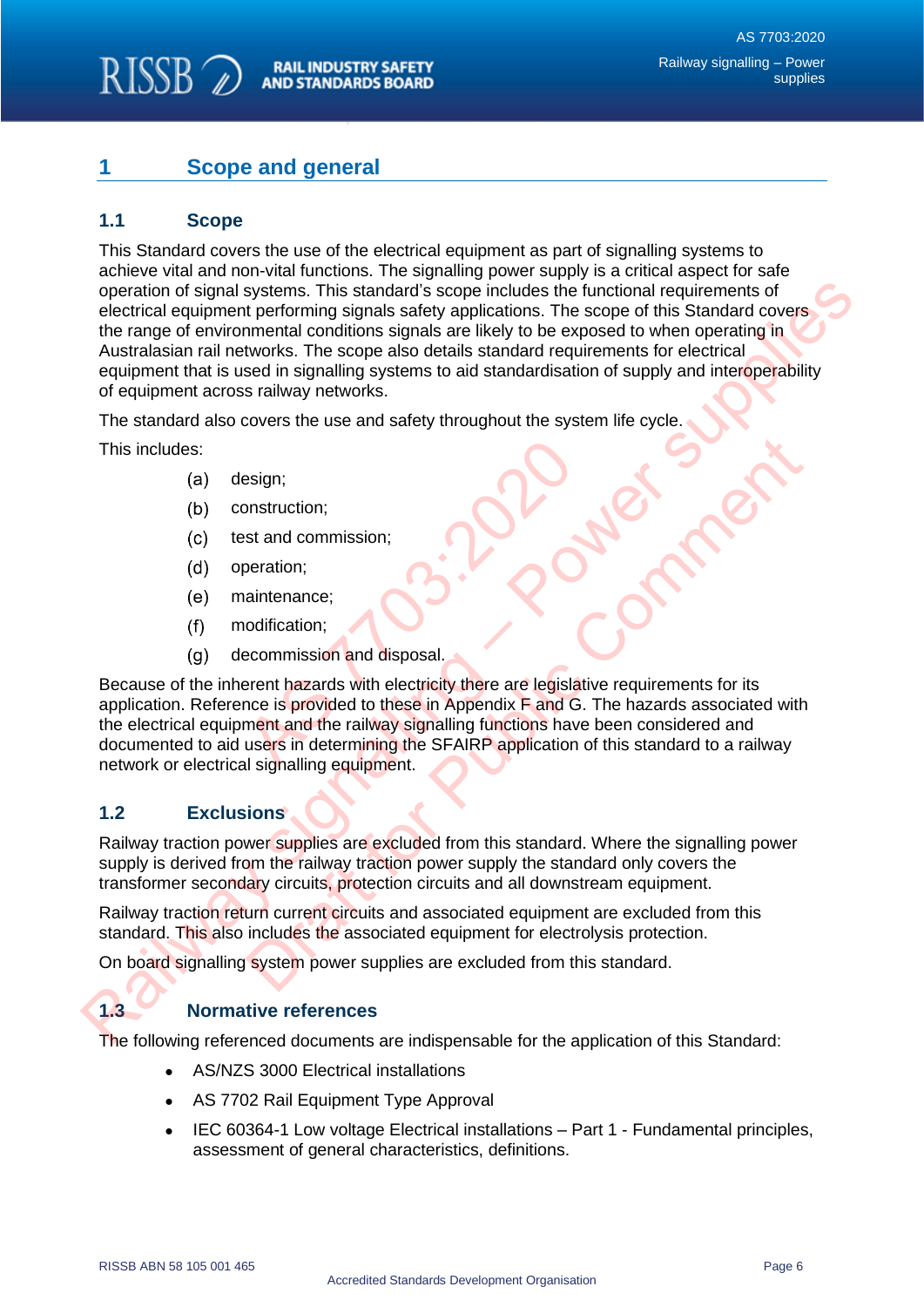

### <span id="page-7-0"></span>**1.4 Terms, definitions and abbreviations**

#### **1.4.1 Terms and definitions**

For the purposes of this document, the terms and definitions given in RISSB Glossary: https://www.rissb.com.au/products/glossary/ and the following apply:

#### *alternating current (ac)*

is a type of electrical current, in which the direction of flow of electrons switches back and forth in a regular pattern or cycles. In Australasia this is typically 50 cycles per second and of a sine wave pattern

#### *direct current (dc)*

is electrical current that flows consistently in one direction

*high voltage*

> 1,000 volts RMS ac and > 1,500 volts dc

#### *IT (power system)*

a power system that has all live parts isolated from earth. Exposed conductive parts are directly connected to earth independent of the earthing of any point of the power system igh voltage<br>
1,000 volts RMS ac and > 1,500 volts dc<br>
1,000 volts RMS ac and > 1,500 volts dc<br>
1,000 volts RMS ac and > 1,500 volts dc<br>
1,000 volts RMS ac and > 1,500 volts dc<br>
arts are directly connected to earth independ For the solution of the term of the entropy and the following angles in the stress of this state and forthin a regular pattern or cylcles. In Australian System and the stress and to the stress of the stress of the stress o electrical current that nows consistently in one direction<br>
1,000 volts RMS ac and > 1,500 volts dc<br>
(power system)<br>
frower system that has all live parts isolated from earth. Exposed conductit<br>
its are directly connected

#### *low voltage*

AC RMS voltage 50 volts to 1,000 volts and ripple free dc volts 120 to 1,500;

*SELV*

is a system of extra low voltage electrical circuit that is separated from other circuits. It is isolated from earth and from the protective earth conductors of other electrical circuits

#### **1.4.2 Abbreviations**

- *ac* alternating current
- *dc* direct current
- *LV*

low voltage

- *RIM*
	- rail infrastructure manager
	- *RMS*

Root Mean Square

*MEN*

Multiple Earth Neutral or defined as TN-C-S in IEC 60364

- $(a)$ *OCPD* over current protection device
- *SPD*  $(h)$ surge protective device

RISSB ABN 58 105 001 465 Page 7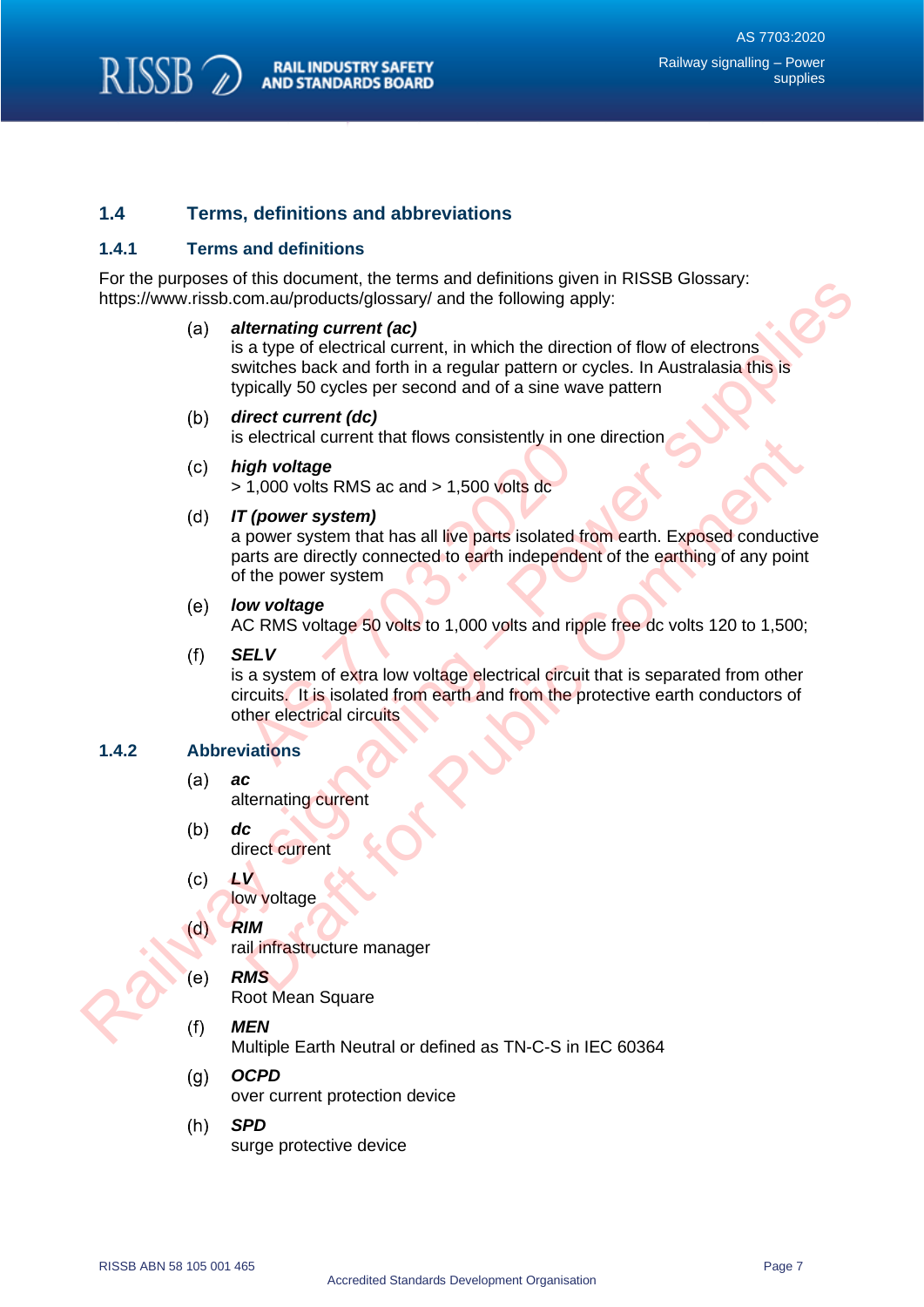#### **RISSB RAIL INDUSTRY SAFETY AND STANDARDS BOARD**

# <span id="page-8-0"></span>**2 Railway signalling system**

## <span id="page-8-1"></span>**2.1 Generic safety requirements**

Electrical systems are inherently hazardous to people and other equipment. There are a range of issues to be addressed to achieve safety to the required levels.

AS/NZS 3000 nominates a number of voltage ranges. Related legislation and regulations detail specific requirements for working with the various voltage ranges. Extra low voltage circuits do not require specific licenses or training. However, circuits in the low voltage range and higher voltages have specific requirements for training and licensing. These requirements are state based and there can be specific state-based exemptions and conditions for working on railway signalling circuits. AS/NZS 3000 nominates a number of voltage ranges. Related legislation and regulations detail<br>specific requirements for vorving with the various voltage ranges. Extra low voltage crousles of<br>contrading with the various cont

AS 3000 allows for earthing systems other than MEN and as defined in IEC 60364. Railway signalling power systems are designed in conformance with IT system of earthing (unearthed) as detailed in IEC 60364 Low Voltage Electrical Installations.

There are training courses and Australian Qualification Framework (AQF) qualifications for working on low voltage and high voltage circuits. The Rail Safety Act nominates that AQF qualifications are the default requirements for the competency of people undertaking rail safety work. stems are designed in conformance with IT sy<br>
S0364 Low Voltage Electrical Installations.<br>
Courses and Australian Qualification Frameword<br>
age and high voltage circuits. The Rail Safety<br>
ie default requirements for the com stems are designed in conformance with IT system of earthing (unearthed)<br>0364 Low Voltage Electrical Installations.<br>0364 Low Voltage Electrical Installations.<br>0364 Low Voltage Electrical Installations.<br>brousses and Austral

There is also the risk that electrical energy can damage assets and equipment used as part of the signalling system. This can be from normal operation or an abnormal event or other failure of the equipment. The electrical circuit should be designed with protective devices to manage these events. Information on environmental considerations are found at Appendix B

The presence of an electrical hazard during operation of equipment is not necessarily obvious to the casual user. Signage regarding the potential hazard of the electrical equipment should be prominently displayed.

## <span id="page-8-2"></span>**2.2 Electrical work legislative requirements**

Because of the electrical hazards, there are legislated requirements for the design, installation, operation, maintenance and disposal of electrical equipment and systems. These legislative requirements may vary from state to state and shall be checked for the respective state in which the work is being undertaken or the assets are located.

These legislated requirements cover:

- qualifications and licences required to work on electrical systems
- standards and certifications required
- safety requirements

The RIM should have standards and procedures that are consistent with the legislated requirements.

## <span id="page-8-3"></span>**2.3 Electrical work WHS requirements**

The electricity that provides power for signalling systems is inherently hazardous. It may cause electrocution, death, burns to people and damage to equipment. There are WHS obligations directly relating to the use of electrical power. These shall be considered throughout the system life cycle for a signalling system. The Safety in Design approach allows for the identification of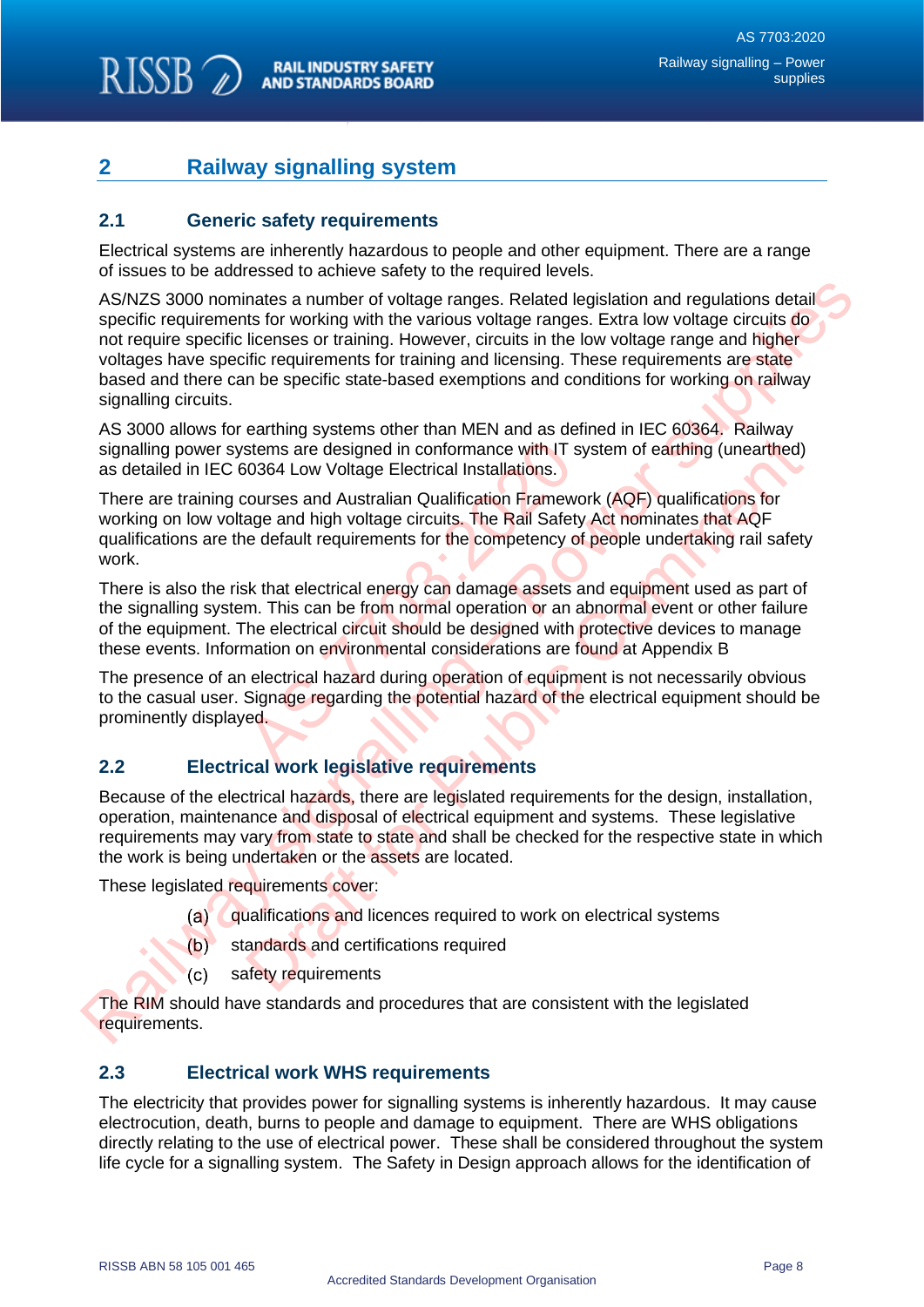the electrical hazards and the implementation of controls to manage the hazards safe so far as is reasonably practical.

## <span id="page-9-0"></span>**2.4 Signalling specific safety requirements**

RISSB<sub>O</sub>

The signalling system uses electrical devices to provide the functional operation for the safety of railway operations. This includes items such as level crossing lights, signal lights, point motors and interlockings where a failure of the signalling electrical power supply will prevent the functional operation. This can lead to degraded modes of operation including manual working that are inherently less safe than the engineered systems. Consideration of these safety impacts should be included in the signalling design functional requirements to achieve fail-safe operation.

Signalling functions and circuits that have specific functional safety performance requirements also rely upon electrical power to maintain the logic function. This logic function can be based on a sequence of events or a set of conditions. The loss of electrical power can interrupt the retention of that status of the preceding operational events. The loss of electrical power can cause a sequence that is similar to but not equivalent to an acceptable event. For example:

- approach locking can be released by a track circuit occupancy which is similar to loss of power to the track circuit;
- the loss of electrical power can cause loss of route holding or locking functionality.

The signal power supply system is used to power logic switched circuits which can extend over multiple physical locations for the functional safety of the railway. The safety requirement and performance is achieved by having the circuits with logic switching in both the active and neutral path of the circuit. If an MEN system of earthing was in use one failure of the neutral switched path would effectively falsely activate the logic function. The use of the IT system of earthing (unearthed) ensures that the safety performance is achieved. There is one non-conformance with the IT system of earthing (unearthed). The IT standard requires that the continuous earth monitoring system disconnects power on the occurrence of a second earth fault. This is not applied as the total loss of signalling power would pose a greater overall risk than the electrical risk to an individual working on the signalling power electrical system. This latter risk is managed by system design, continuous earth monitoring, work practices, competency of staff with access to the system, scheduled maintenance plans and work practices for response to a first earth fault alarm and working while an earth fault persists. wents or a set of conditions. The loss of electricitus of the preceding operational events. The list that is similar to but not equivalent to an accep<br>oproach locking can be released by a track circless of power to the tra rainway operations. This includes also is most be incosed to mean the including that point motions and interded my the mean that the signalling electrical power supply will prevent the function of persons are the observed men wore commant in experial man experiments. This by the measure of the preceding operations. The loss of electrical power can interrupt the tus of the preceding operational events. The loss of electrical power can interr

## <span id="page-9-1"></span>**2.5 Signalling power systems performance requirements**

The signalling power system should be designed to meet a range of performance requirements. In rail network areas with high train frequency, the impact of electrical power failure is greater than for other areas with low frequency of trains. The performance requirements for a signalling system should consider the impact of loss of electrical power on the functional performance and on the degraded mode system safety.

The signalling power system performance contributes to the overall signalling system operation and availability. The requirements for the signal power system should be appropriate to meet the overall signalling system performance. Appropriate electrical back up performance should consider this and the mean time to repair the failure.

To determine the signalling system performance requirements a RIM should consider:

fall back to manual operation or degraded mode and its safety hazards;  $(a)$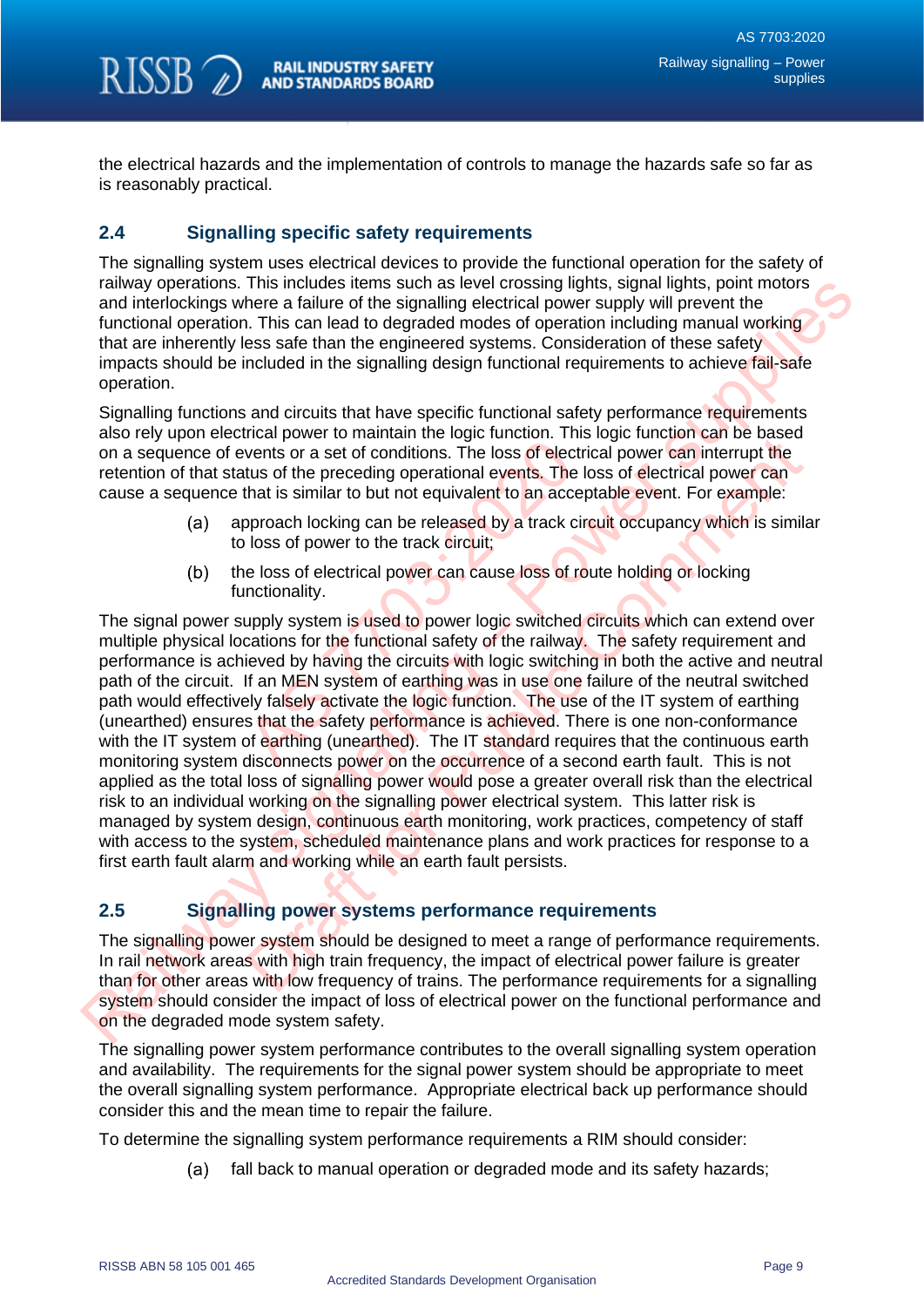- $(b)$ hazards associated with repairing electrical power within an operating rail network;
- $(c)$ quiescent power load and dynamic power load when the power is restored;
- $(d)$ delays for systems to reboot or otherwise commence normal operation after power failure;
- an allowance for charging of standby batteries for full battery current plus standing load;
- change over to alternate back up power supplies and the impact of a momentary interruption to electrical power;
- the impact of manual entry of train information when restarting the system after a power failure.

This information and other nominated requirements should be detailed in the signals functional specification. Appendix D provides further information on signal equipment tests and data sheets. d other nominated requirements should be de<br>
ndix D provides further information on signal e<br>
power systems overview<br>
ar system has the following main components<br>
rimary power source that provides the electric:<br>
inctions. (e) standing lost charging of standing basines for full battery current plus<br>
(f) change over to alternate back up power supplies and the impact of a<br>
(f) change over to alternate back up power supplies and the impact of a

## <span id="page-10-0"></span>**2.6 Signal power systems overview**

**RISSB** 

The signalling power system has the following main components.

- Primary power source that provides the electrical power for signalling functions. This may also be powering other functions on the railway.
- Secondary or back up power source that maintains signalling functionality in the event of a failure of the primary power source.
- Switching system to allow for change over to the secondary power source and back to the primary power source when it is again reliably available.
- Distribution system to allow for the electrical power to be available at multiple signalling equipment locations along the rail network.
- Transformation components to other voltages to allow for input or distribution at higher voltages and transformation to the operating voltage of the signalling equipment.
- Conditioning for power quality and power factor to ensure that the electrical power meets the interface requirements of the source network and of the signalling equipment.
- Protection against surges and lightning which can arise due to the nature of the electrical power and its distribution and the location of the equipment in the harsh railway environment by the use of SPDs. d other nominated requirements should be detailed in the signals functionary<br>or Dragonal equipment tests and data<br>power systems overview<br>power systems overview<br>provides further information on signal equipment tests and dat
- Protection against overload or faults caused by the signalling equipment being powered by the use of OCPDs and other devices.
- Protection against overload caused by an event that leads to damage to the signalling equipment such as a derailment, motor vehicle crash into signalling equipment, storm or other catastrophic action.

## <span id="page-10-1"></span>**2.7 Signal power systems life cycle**

The signalling power system can be expected to have changes over the system life cycle. These shall be evaluated in the design, operation and maintenance of the system. The RIM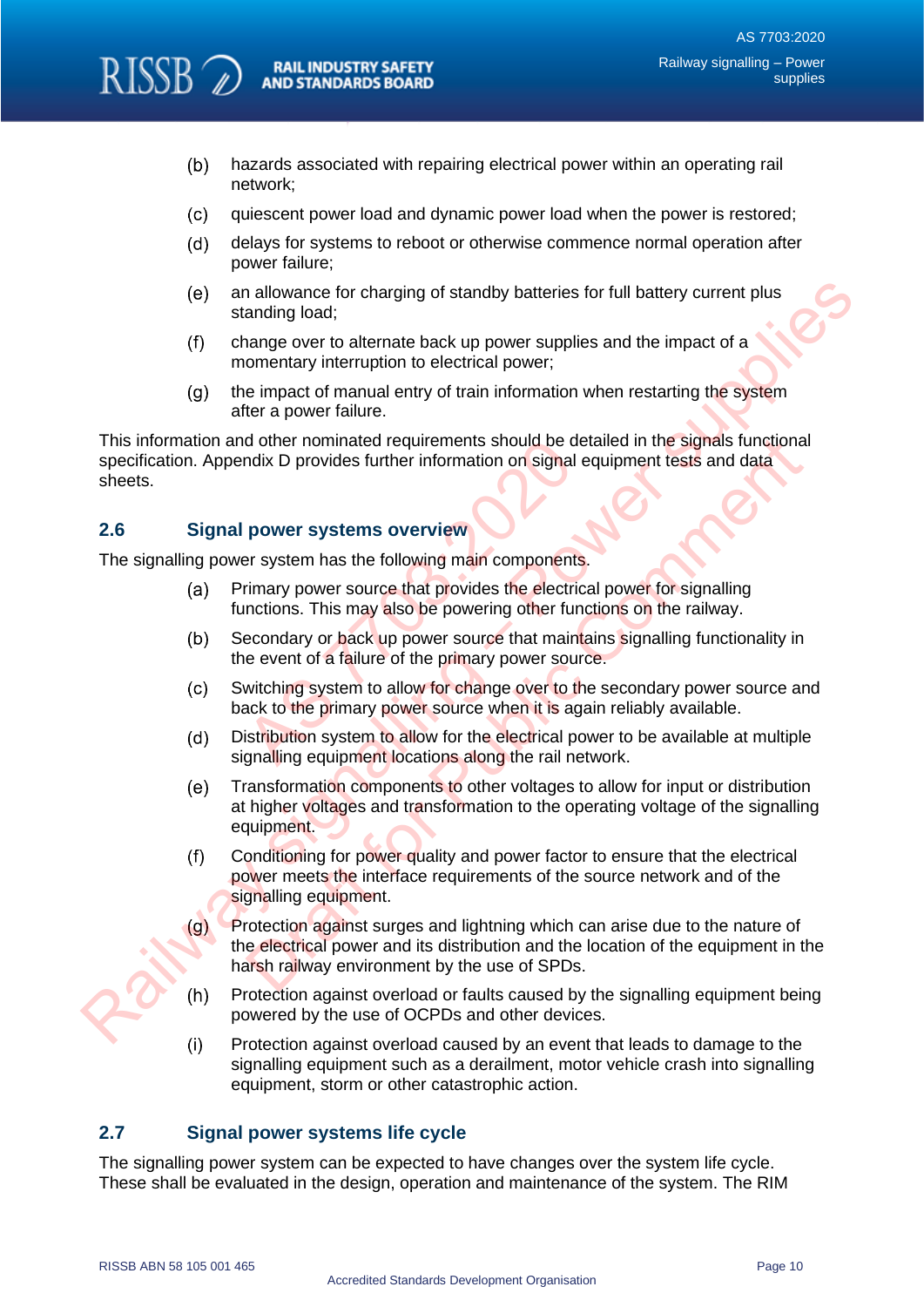should also include provision for review of the above issues as part of the standard procedures for managing the design, maintenance and operation of the power supplies.

These include consideration of the following.

- Changes to external systems contributing to the power system.  $(a)$
- Changes to the rail network.
- Changes to the signalling equipment being powered.
- Changes to the amount of signalling equipment being powered
- Changes to the rail operations that can affect the total load on the system.
- Degradation of system components over time and the need to replace the equipment.
- Ongoing maintenance requirements can require secondary or alternate systems be operational while the primary system is being maintained;
- Changes to regulatory framework for power systems and the materials used in the power system can impact on the need to update the system.

# <span id="page-11-0"></span>**3 Signalling power supply equipment**

#### <span id="page-11-1"></span>**3.1 Primary power source**

The suitability and reliability of any power supply shall be considered as part of the power supply design requirements. mannenance requirements can require<br>
ystems be operational while the primary system<br>
hanges to regulatory framework for power system<br>
e power system can impact on the need to up<br> **Illing power supply equipment**<br>
y power so (c) Changes to the signalling equipment being powered.<br>
(d) Changes to the amount of signalling equipment being powered<br>
(e) Changes to the rail operations that can differ the coltation do an offer the coltations of the co

There are a range of primary power sources that can be used for railway signalling.

- Supply authority mains supply. These are readily available in cities and large towns. mannie operational while the primary system is being maintenance requirements can require secondary or alternate:<br>stampes to regulatory framework for power systems and the materials used<br>e power system can impact on the ne
- Railway mains supply such as supplies from railway traction substation or other substation.
- Motor alternator systems.
- Solar supply direct current.
- Solar supply with Inverter or convertor.
- Wind generators.

The primary supply could have variability or other issues that need to be addressed as part of meeting the signalling system requirements which include:

- storage of power;
- redundant power supplies;
- $(c)$ power quality.

The criticality of the above issues can also be dependent on the type of signalling equipment that is being operated at the location.

A secondary or alternate supply may be designed and installed to meet the signalling power system performance requirements. This secondary supply will provide power when the primary source is not available. A means of change over between the supplies is provided. This may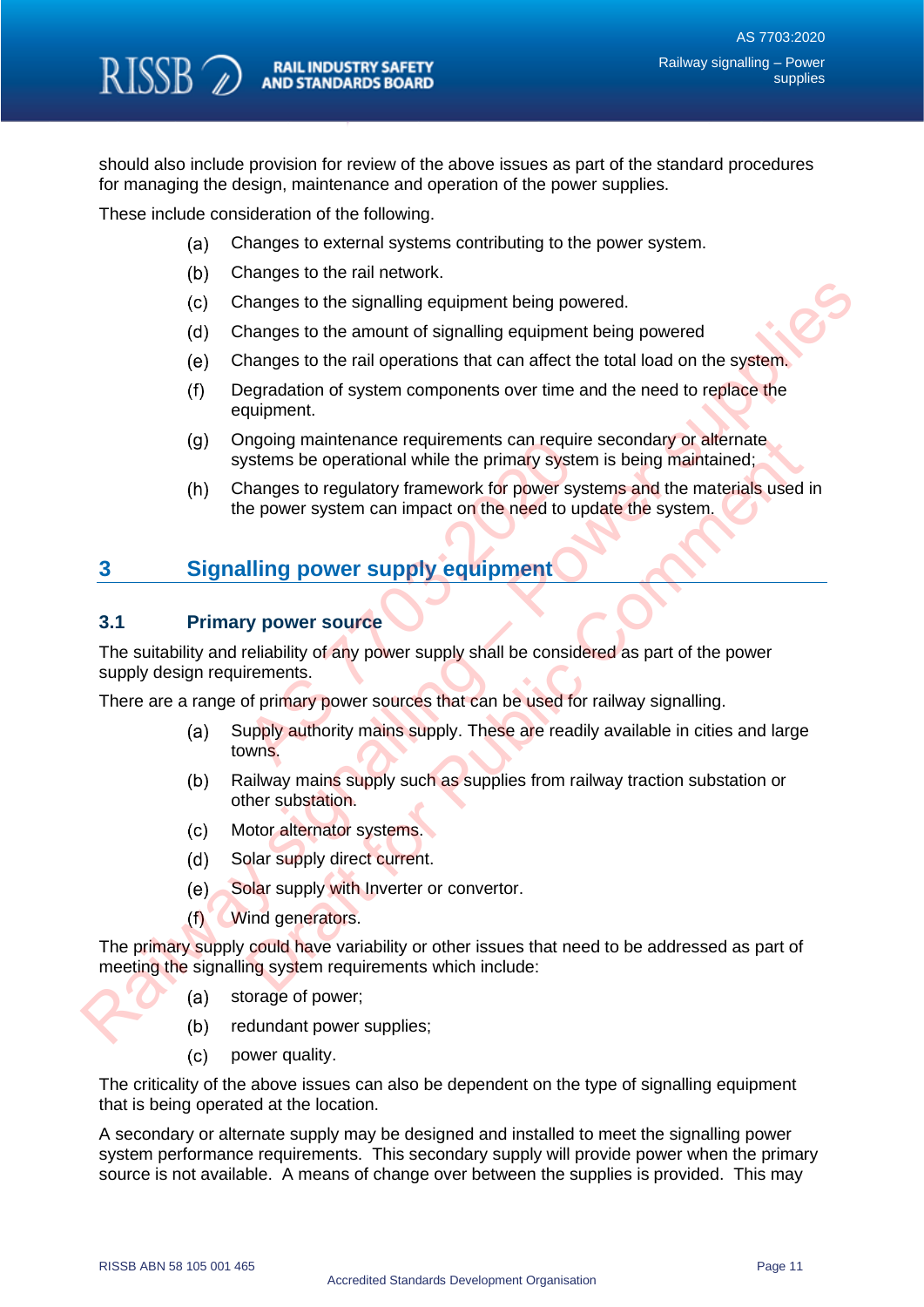

be automatic or manual. The secondary supply may be any of the same types as used for the primary supply.

## <span id="page-12-0"></span>**3.2 Power distribution**

There can be a need to distribute the power from the source signalling location to other signalling locations. The following should be considered when designing a suitable power supply distribution system.

- Some signalling equipment that is microprocessor based can be more sensitive to power fluctuations.
- Some equipment such as point motors and possibly boom gate motors can have very high initial and momentary inrush currents followed by high operating currents and then low currents for other sustained operation. supplies that following should be considered when designing a suitable power<br>supply distribution system.<br>(a) Some signalling equipment that is microprocessor based can be more<br>sensitive to power fluctuations.<br>(b) Some equi
	- Obstructions in the mechanisms leading to short term overloads.
	- The distance from the location can affect the voltage drop along the cables.
	- There can be a need to separate out distribution mains for different types of equipment. bstructions in the mechanisms leading to short term overloads.<br>
	The distance from the location can affect the voltage drop along the cables.<br>
	The comment of the serve and to separate out distribution mains for different ty
	- Cables for distribution can have limiting factors including volts drop, temperature rise, surge protection.

Appendix E provides further information regarding power sensitivities to be evaluated.

#### <span id="page-12-1"></span>**3.3 Power systems protection**

#### **3.3.1 Assessment**

The RIM conduct and document an assessment of the power system and how it might be affected by other external systems or effects including: bstructions in the mechanisms leading to short the distance from the location can affect the voltair distribution<br>puipment.<br>ables for distribution can have limiting factors<br>imperature rise, surge protection.<br>as further inf

- harmonic induction from other systems including railway traction systems;
- surges from start-up of the signalling power system;
- surges from start-up of external systems on the same grid;
- surges from other systems induced into the power mains:
- surges from lightning storms;
- surges or over currents from equipment failures.

Overload and short circuit devices shall be suitably rated for the environment they operate in e.g. electromagnetic over thermopneumatic circuit breakers.

#### **3.3.2 Discrimination of separate sub-systems**

Signalling systems could have many different signalling systems at a location. These should be able to be powered and protected as individual sub-systems to reduce the risk of a single fault removing power from all other sub-systems.

### <span id="page-12-2"></span>**3.4 Power system monitoring**

The signalling power system shall be monitored remotely to ensure that any faults or failures are brought to the attention of maintenance and/or network control personnel in a timely manner. This should be done by: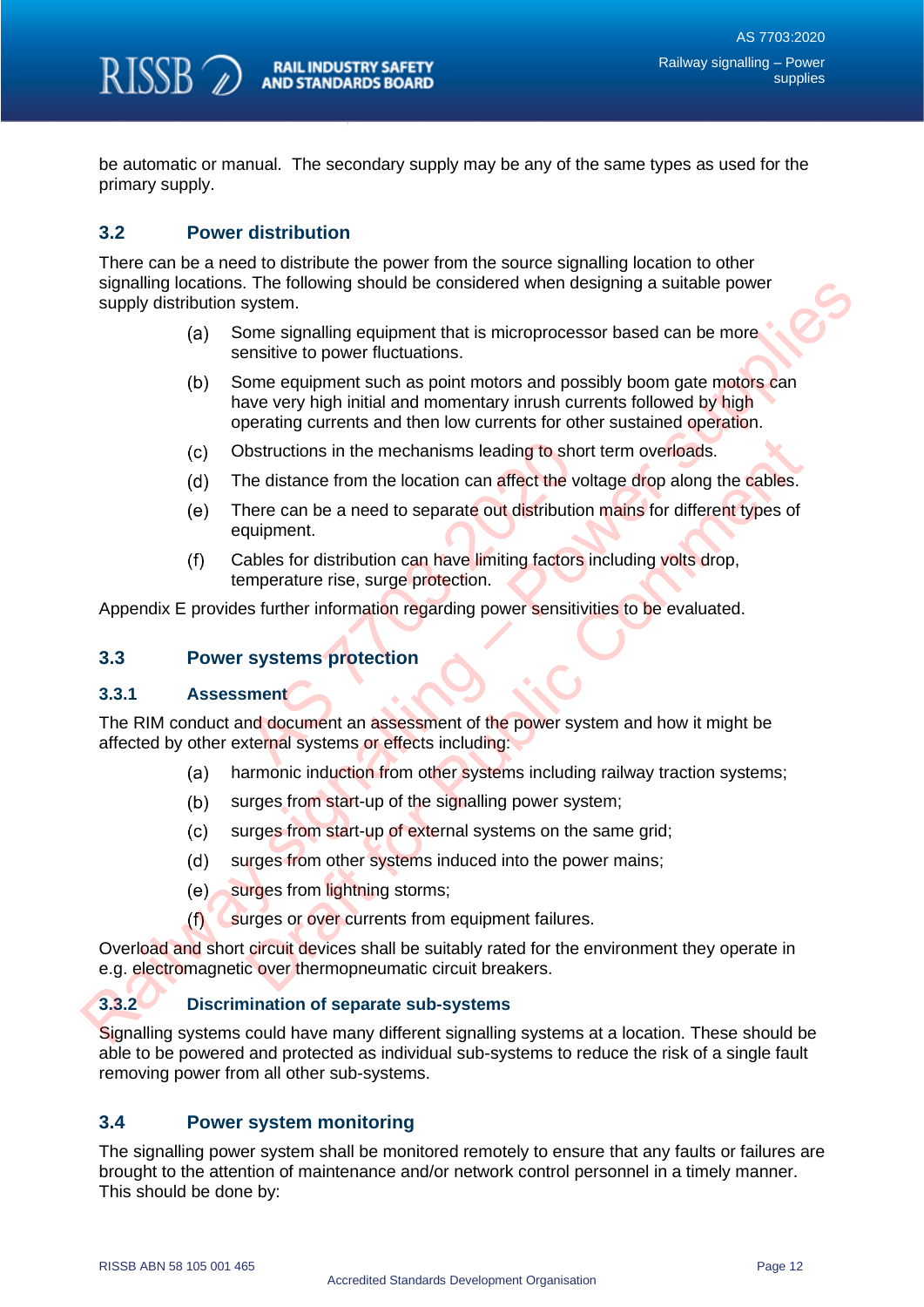- $(a)$ monitoring of power at individual locations or groups of locations
- $(b)$ separate power voltages or separate supplies at the same location be separately monitored and indicated;
- $(c)$ monitoring may have warning indications and alarm indication depending on the immediate impact on signalling functionality;
- back-up power supplies also be monitored and indicated to control systems.

The control centre power indications should have consistent meaning.

### <span id="page-13-0"></span>**3.5 Signals safety systems**

RISSB<sub>2</sub>

The signalling system functions cover the status of the signalling interlocking at a particular point in time including the associated safe control functions. In some situations, the signalling system stores the system status for a number of events or scenarios. In these cases, continuous signal power shall achieve the intended control functions based on the previous changes in state of the inputs and functions. This includes: (d) back-up power supplies also be monitored and indicated to control systems.<br>
The control epower indications should have consistent meaning.<br>
3.5 Signals safety systems<br>
The signalling system functions cover the status o

- issues like special requirements for approach locking circuits and route holding circuits;
- any other functions that require continuity of power supply;
- impact of momentary or longer interruption of power supply to signalling functions;
- interruptions to train operations resulting from a loss of signal power supply.

The design of the signalling safety system and interface to the signalling power system should consider the above issues.

The signalling system functional requirements should be matched to the signalling power systems capabilities and performance. Where this cannot be achieved, then consideration to changes to the signalling functional requirements should be undertaken. system status for a number of events or scenariower shall achieve the intended control function<br>the inputs and functions. This includes:<br>sues like special requirements for approach lo<br>olding circuits;<br>ny other functions th

### <span id="page-13-1"></span>**3.6 Approval of signals power equipment**

#### **3.6.1 General considerations**

Electrical systems are hazardous and are covered by various legislative requirements. The following issues should be addressed when approving electrical equipment as part of the signal power supply system. by the mattus for a number of events or scenarios. In these cases,<br>ower shall achieve the initended control functions based on the previous<br>the inputs and functions. This includes:<br>sues like special requirements for approa

- (a) Power equipment and sub-systems meets regulatory requirements.
- Equipment meets the RIMs standards and requirements.
- Equipment is compatible with other equipment to which it is connected.
- Design or performance limitations for the equipment.
- Requirements for installation or construction for the equipment.  $(e)$
- Equipment meets the environmental conditions of installation location.  $(f)$

AS 7702 covers processes for application when undertaking the assessment and approval of equipment for use on railway infrastructure.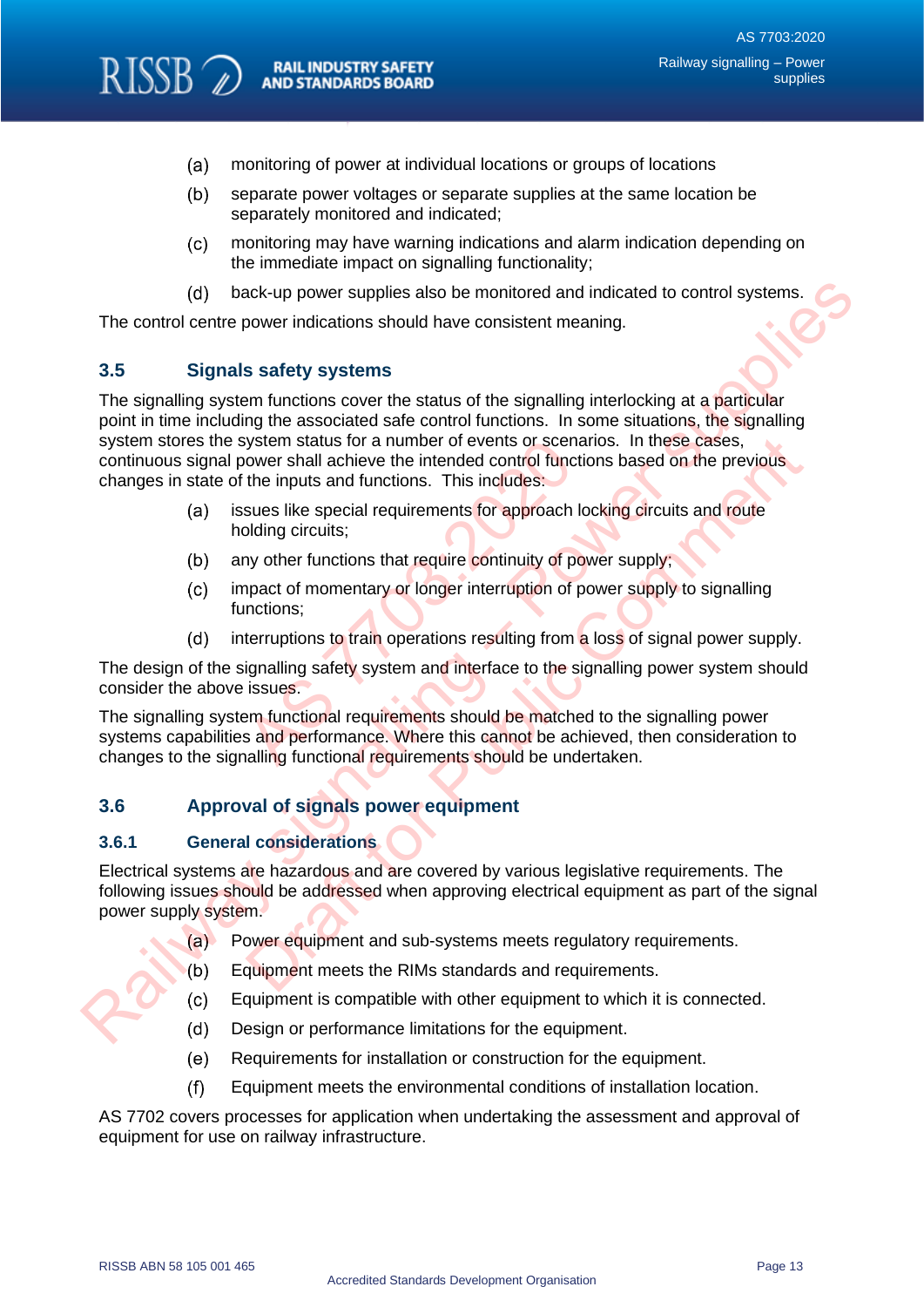## **3.6.2 Approval conditions**

RISSB<sub>2</sub>

The documentation of the approval of the power equipment should include conditions relating to:

- limitations of the equipment including design, installation and maintenance;  $(a)$
- purposes for which it can be used;
- any special requirements for disposal after de-commissioning.

### <span id="page-14-0"></span>**3.7 Approval of generic power equipment**

As well as the power equipment that is custom designed and manufactured for railway signalling use, there is also equipment that is generic and can be used for railway signalling power supplies. Colorer and the power loads<br>
Ray signalling use, there is also equipment that is custom designed and manufactured for rativial<br>
As well as the power supplies.<br>
Signalling use, there is also equipment that is generic and ca

The following should be considered for this equipment.

- That the usage is not different from that in other applications;
- That the design or performance of the equipment does not change over time without specific advice from the supplier/manufacturer; Id be considered for this equipment.<br>
hat the usage is not different from that in other<br>
hat the design or performance of the equipme<br>
ithout specific advice from the supplier/manufa<br>
hat the equipment is able to be mainta
- That the equipment is able to be maintained and that spares and technical support is available.

## <span id="page-14-1"></span>**4 Design**

### <span id="page-14-2"></span>**4.1 Signalling system power loads**

A RIM should establish and document typical power loads for signalling equipment.

For the purpose of this section the following terms are defined:

- Static load is the load when the signalling system is in its quiescent or steady state;
- A dynamic load is the current drawn by a load that is normally off and is typically a significantly higher load on a per unit base than the static load;
- A transient load is of a much shorter duration than the dynamic load and is best represented by the turn on of a reactive load e.g. a motor or a transformer. defined to this equipment.<br>
That the usage is not different from that in other applications;<br>
that the design or performance of the equipment does not change over time<br>
thout specific advice from the supplier/manufacturer;

The process for determining the nominal power load for an item of signalling equipment includes:

- review of data sheet for the equipment;
- determine the standing or quiescent load;
- $(c)$ determine the dynamic load;
- determine the transient load;  $(d)$
- $(e)$ impact of multiple items of load simultaneously;
- $(f)$ actual testing of the load at a location under various operating scenarios;
- $(q)$ validation of the load ratings by other means;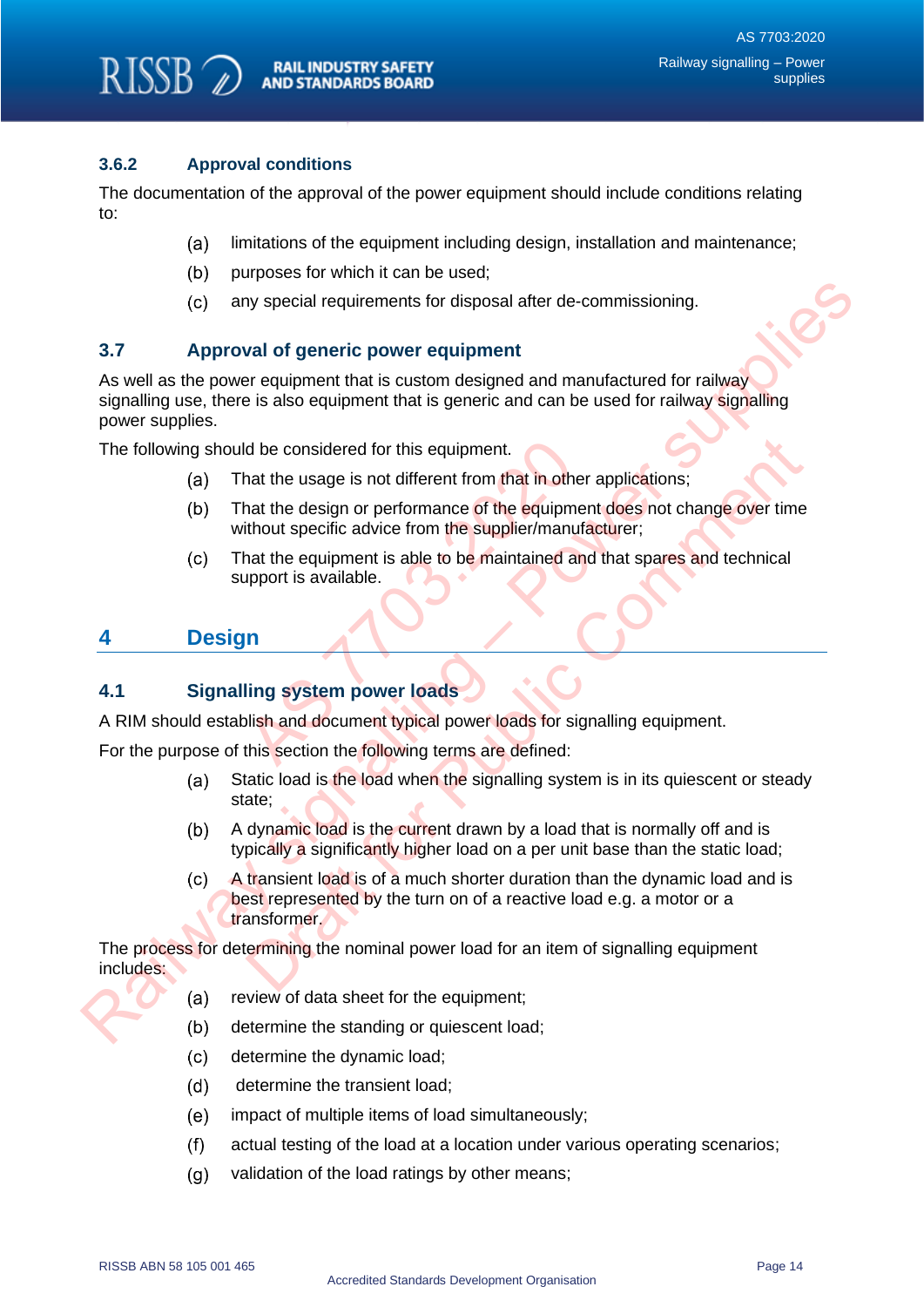$(h)$ determine the equipment tolerance for interruptions of power supply when there is a change over from one source supply to another source supply;

This information should be documented as a guideline for all signal design engineers to use in a consistent manner.

Further information on calculation of power loads can be found at Appendix C

#### **4.2 Signalling equipment performance requirements**

A RIM should determine the power limitations of the signalling equipment individually including:

- minimum voltage requirements;
- maximum voltage requirements;
- inrush current;

RISSB<sub>2</sub>

- hold up time during power supply change over;
- susceptibility to transient (surge) events.

#### <span id="page-15-1"></span>**4.3 Primary power source**

A RIM should consider when designing a primary power source for a signalling system a range of issues including: Did up time during power supply change over;<br>
usceptibility to transient (surge) events.<br>
The vent of supply;<br>
As all ability of supply;<br>
As all ability of supply;<br>
As all all arrangements with external orginal ture needs

- availability of supply;
- reliability of supply;
- control of the supply for managing other works and interruptions;
- any contractual arrangements with external organisations for the supply;
- future needs for railway supply;
- consolidation of railway supply needs;
- impact of other major electrical users on the supply reliability;

<span id="page-15-0"></span>A decision on the requirements and the selection of a supply to meet these requirements should be documented in the signalling functional specification for a new project or major alteration to signalling. 8.2 Signalling equipment performance requirements<br>
A RIM should determine the power limitations of the signalling equipment individually inducing<br>
(a) minimum voltage requirements;<br>
(b) maximum voltage requirements;<br>
(c) i Not up time during power supply change over;<br>
sceptibility to transient (surge) events.<br>
Y power source<br>
der when designing a primary power source for a signalling system a rang<br>
valiability of supply;<br>
liability of supply

## <span id="page-15-2"></span>**4.4 Power conditioning**

A RIM should document the power conditioning requirements in the signal functional specification. The proposed design solution requirements should also be documented.

### <span id="page-15-3"></span>**4.5 Power transformation**

The electrical power could be provided at a lower or higher voltage than that required for the signalling equipment. Various items of equipment can operate at different voltages. In this case the electrical power shall be transformed into each of the required voltages.

The required input and output voltages at each of the power supply locations should be defined and documented as part of the signal power system design.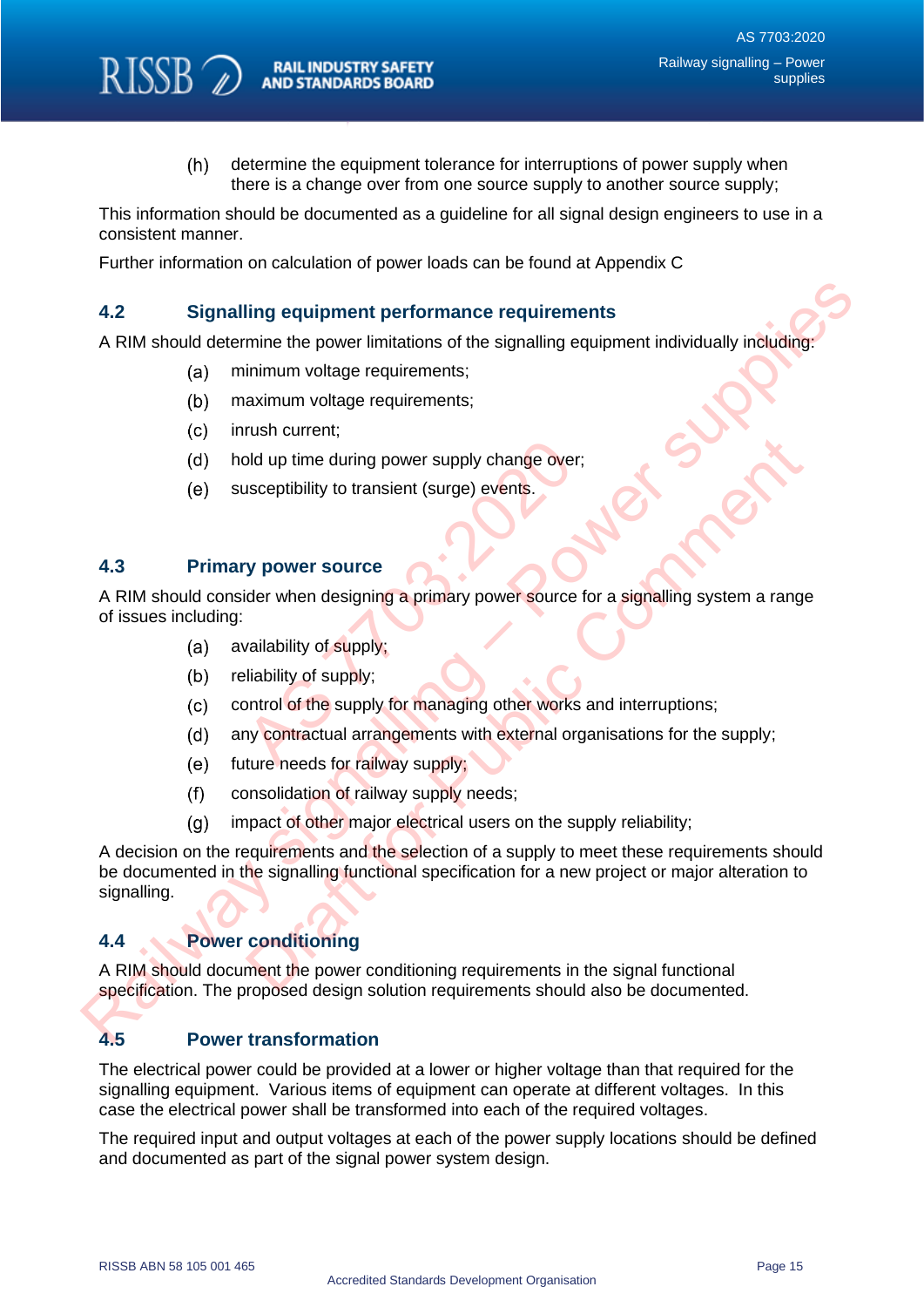

Transformation to a higher voltage may also be used as part of the distribution network to reduce the voltage losses.

## <span id="page-16-0"></span>**4.6 Power distribution**

The signalling equipment load for each voltage type at each location is detailed as part of the design activity. From this information the electrical power distribution architecture can be designed.

After the architecture design has been finalized the power mains cables can be designed. These should consider the impact on volts drop on each item of equipment. The subsequent design could require the separation of items such as computer-based signalling equipment that are sensitive to voltage fluctuations from point motor mains that could have a short transient voltage drop for motor inrush currents. Appendix E provides further information regarding sensitive equipment. designative. From this information the electrical power distribution architecture can be<br>designed.<br>Meric the architecture design has been finalized the power mains cables can be designed.<br>These should consider the impact o

The required equipment current loads at each of the power supply locations should be defined and documented as part of the signal power system design. This should cover standing load and transient load when equipment is operating.

The voltage drop across the distribution system shall be within limits to meet the performance of the end equipment. The change in voltage from equipment as quiescent to active should be assessed to ensure correct performance. This may be referred to as the voltage regulation of the circuit. ment current loads at each of the power supplies part of the signal power system design. This<br>when equipment is operating.<br>cross the distribution system shall be within line.<br>The change in voltage from equipment as quare e

## <span id="page-16-1"></span>**4.7 Power protection**

It is important that the surge and lightning protection is included as part of the distribution design. This should consider the earthing arrangements and the sensitivity of the specific signalling equipment to surges.

The system shall include over current protection. The OCPD design shall ensure that each individual circuit is protected from an overload and short circuit but not trip due to a short spike of current at the time of inrush. Coordination of protective devices on individual circuits shall ensure effective discrimination such that one fault will not cause the whole power supply at the location to fail. Comment current loads at each of the power supply locations should be defined<br>then equipment is operating.<br>First for the signal power system design. This should cover standing load<br>or equipment is operating.<br>The change in

# <span id="page-16-2"></span>**5 Construction**

## <span id="page-16-3"></span>**5.1 Safe separation of equipment and touch potentials**

The signals power supply includes different busbars at different voltages.

If the IT system of power distribution is used, there are no direct connections to earth for the purpose of system safety however a functional earthing system is required for the purposes of shielding / screening and surge protection.

A single functional earth shall be provided.

Typically, there is also an external power from a supply authority which is connected under the Multiple Earth Neutral (MEN) configuration. This MEN earth shall be kept separate from the signalling surge protection earth.

The signals power supply equipment shall also be physically separated from the external MEN based power supply. This separation shall ensure that a person cannot inadvertently touch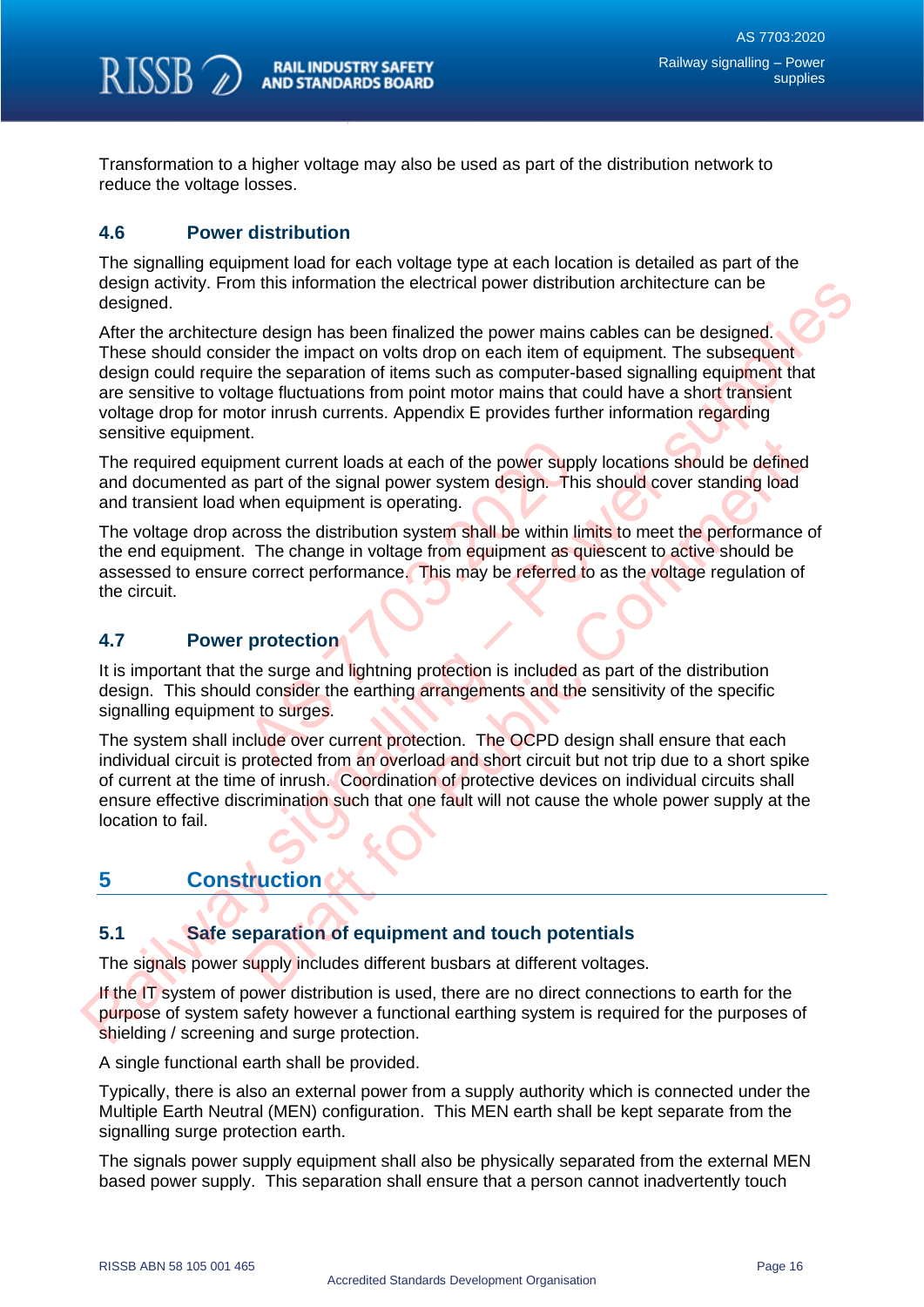RISSB<sub>2</sub>

both sets of power supply when arms are outstretched. Where space is limited an insulated protective cover over the external power supply may be used to provide the physical separation.

Where space is limited or the distance between the separate earths can be compromised by an earth potential rise due to a surge, then additional requirements including surge protection should be provided. Refer to AS 7708 for guidance.

Any SPD connected to a signalling power circuit for safety applications shall not have any mechanism to cause an un-revealed fault to earth.

Wiring terminations shall use touch safe terminals to prevent inadvertent contact.

## <span id="page-17-0"></span>**5.2 Layout construction for earthing, protection, heat and clean/dirty wiring**

Power supply equipment will typically generate heat which is conducted upwards. This equipment should not be placed underneath other equipment such as computer-based signalling items or electronic items that are susceptible to performance issues due to elevated temperatures.

The signalling power supply connects to multiple signalling circuits. It is susceptible to impact from surges and lightning strikes. The wiring to and from the power supply should be run in such a way to be consistent with the principles of separation of clean and dirty wiring in locations cases and relay rooms. electronic items that are susceptible to perform<br>
electronic items that are susceptible to perform<br>
er supply connects to multiple signalling circuit<br>
htning strikes. The wiring to and from the pow<br>
ent with the principles Any SPU connected to a signalling power crictuit or safety applications shall not have any<br>
Wring terminations shall use touch safe terminals to prevent inadvertent contact.<br>
S.2 Layout construction for earthing, protectio From the method and the signalling circuits. It is susceptible to elevate<br>electronic items that are susceptible to performance issues due to elevated<br>are any py connects to multiple signalling circuits. It is susceptible t

The power supply equipment requires a connection to the signalling earth. This should be a low resistance and a low impedance path to the signalling earth. The earth connections should not have sharp bends which inherently have a high impedance. A minimum radius of 50mm on all bends on the earth wire should be applied.

## <span id="page-17-1"></span>**5.3 Ergonomic issues for equipment position**

Power supply equipment can be bulky and heavy. In addition to the issues in clause 5.2 consideration should be given to where the equipment is mounted on the floor or on equipment racks. Two person lifts could be required for heavy and bulky equipment.

The positioning of the equipment should also allow for ongoing maintenance and fault finding without stressing single man maintenance teams.

# <span id="page-17-2"></span>**6 Test and commissioning**

## <span id="page-17-3"></span>**6.1 Inspection of new power systems**

Following the installation of new signalling power systems they should be inspected for the following issues.

- Installed in accordance with the design requirements.
- Installed in accordance with the relevant standards, procedures and good practice.
- $(c)$ Installed in a manner that will not adversely impact on other signalling equipment.
- $(d)$ That all equipment is identified as to its design identification and all power terminals are clearly labelled as to voltage and identity.
- $(e)$ That danger labels are applied as appropriate.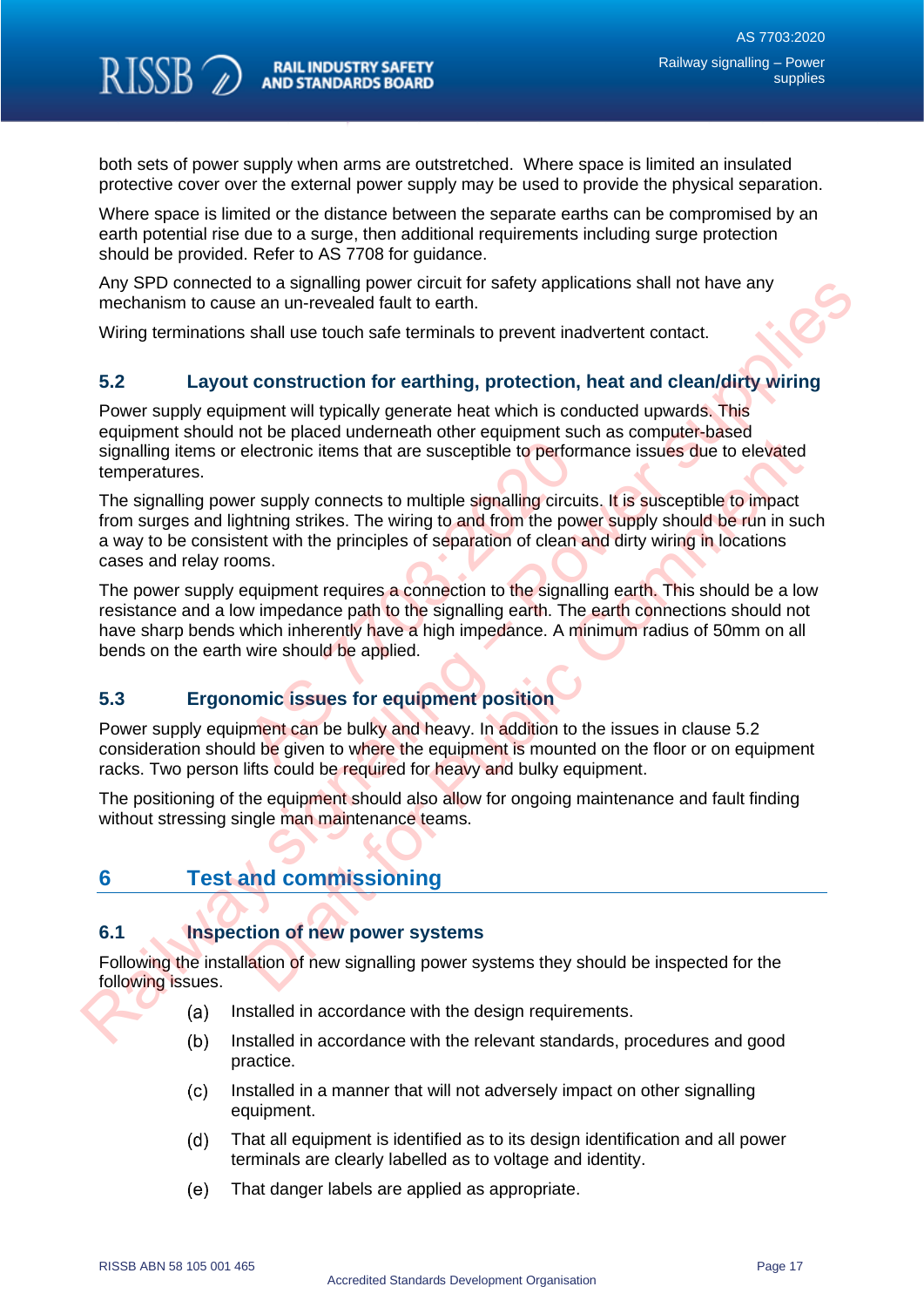## <span id="page-18-0"></span>**6.2 Testing of new power systems or modifications**

All signalling equipment including signalling power supplies shall be tested in accordance with the standards and procedures of the RIM. This includes and is not limited to:

- $(a)$ all wiring is as per the design;
- all wiring is free from earth where required;
- no additional wires have been added that are not on the design;
- all voltages are tested to be within the required voltage range;
- all OCPDs will operate when required and correctly discriminate circuits under failure conditions. This can be determined by type testing;
- earth resistance is within the required range;
- all surge protection devices are of the correct type and are installed correctly.

#### <span id="page-18-1"></span>**6.3 Test records**

RISSB<sub>2</sub>

The results of all tests and inspections shall be recorded as part of the new works testing and commissioning records. These records shall be kept for a period of time after the commissioning in accordance with the SMS of the RIM. I surge protection devices are of the correct ty<br> **Example 3** sts and inspections shall be recorded as part ords. These records shall be kept for a period<br>
the SMS of the RIM.<br> **Issioning of signalling power systems**<br>
hing (c) and width was have been added that are not on the design;<br>
(c) and width was have been added that are not on the design;<br>
(d) all voltages are tested to be within the required voltage range;<br>
(e) all or CPDs will opera

#### <span id="page-18-2"></span>**6.4 Commissioning of signalling power systems**

Prior to commissioning into service the signalling power supply equipment should:

- have all inspections and tests completed;
- have output side equipment isolated;
- be powered up and final check of output voltages:
- then connect output busbars to the live output.

#### <span id="page-18-3"></span>**6.5 Equipment not in service**

All signalling power supply equipment that is installed and not in service should be tagged with a label that it is not in service. The input fuses for the equipment should be removed and any circuit breakers switched off and tagged. I surge protection devices are of the correct type and are installed correctly<br>
scords<br>
sts and inspections shall be recorded as part of the new works testing and<br>
ords. These records shall be kept for a period of time aft

# <span id="page-18-4"></span>**7 Operation**

## <span id="page-18-5"></span>**7.1 Operational reliability of signals power systems**

The safety of train operations is higher under engineered systems. In the event of power failure there is a fall back to manual systems that are inherently less safe.

The operational reliability of the signal power system contributes significantly to the operational reliability and safety of the signalling system. The electrical power system by itself will not meet the operational reliability requirements. The design should include provision for secondary or back-up power supply systems. The amount and independence of the back-up systems shall be evaluated to be proportional to the operational criticality of the signalling system.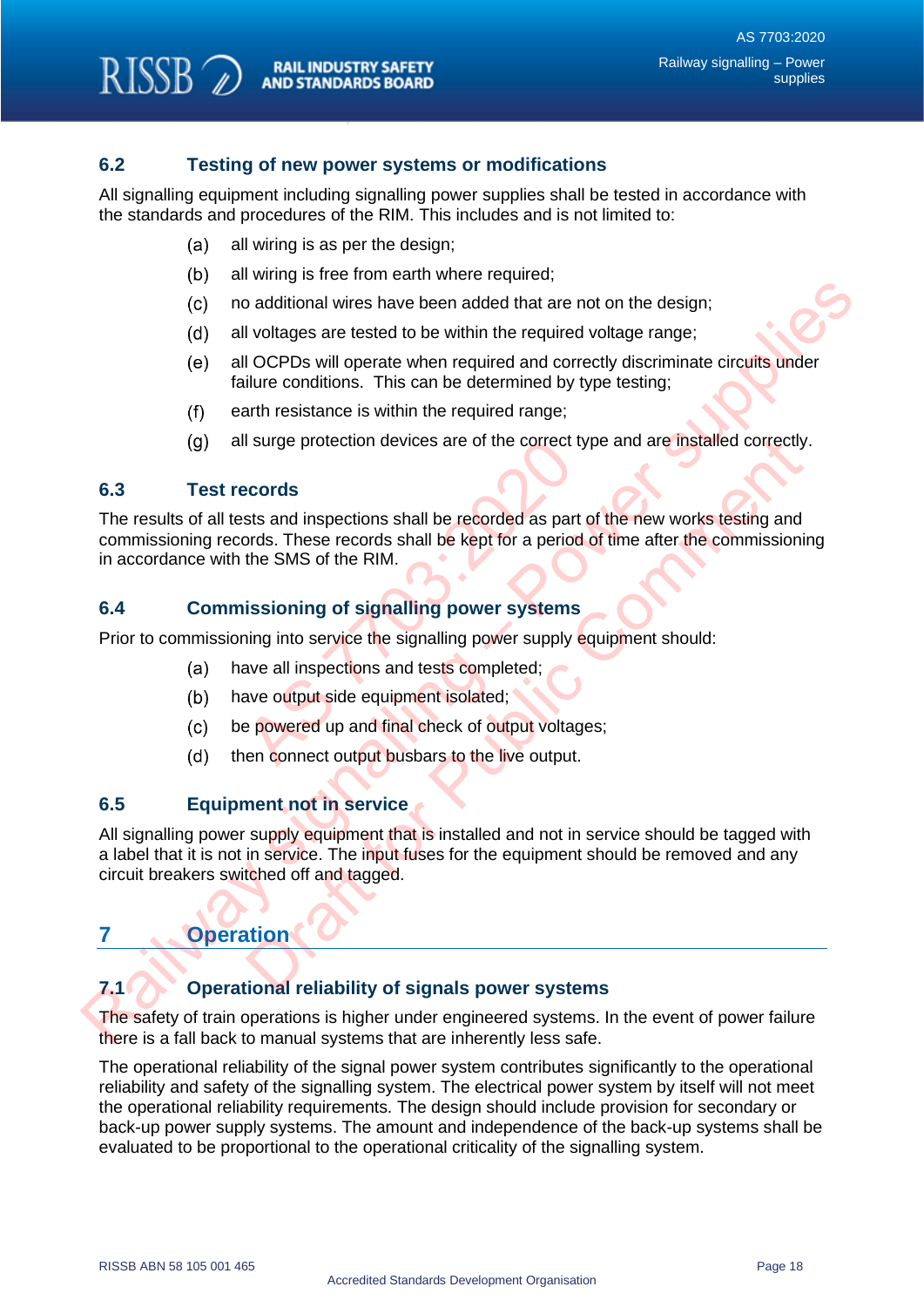## <span id="page-19-0"></span>**7.2 Changes to train operations and power supply impacts**

A RIM shall evaluate the impact of changes to train operations when designing or redesigning signalling power supplies. These changes include, but are not limited to:

- $(a)$ significant increase or decrease in number of trains travelling through the location;
- significant increase or decrease in train speeds travelling through the location.

To assist future assessments a RIM should detail the train operations that the signalling power system was designed to accommodate. Where there is a significant change in railway operations the changes should be compared to the original design specifications and the signalling power system assessed for suitability.

### <span id="page-19-1"></span>**7.3 Monitoring of signals power systems**

The operation of the signalling system requires the availability of the power system. Where there are secondary or back-up systems there should be remote monitoring of the backup system. Monitoring of power systems operating at normal state assists signal maintenance staff when there is a signal failure to do an initial diagnosis of the cause of the fault. Final System requires the availability of<br>e signalling system requires the availability of<br>y or back-up systems there should be remote<br>of power systems operating at normal state a<br>nal failure to do an initial diagnosis of (b) significant increase or decrease in train speeds travelling through the location system was designed to accommodate. Where there is a significant change in raliting power<br>system was designed to accommodate. Where ther The signality of the power system and the power system. Where signality of the power system. Where signality of the power system for or back-up systems there should be remote monitoring of the backup of power systems opera

This monitoring also can provide a remote indication of good power availability or power failure prior to an impact on rail operations. Main incoming SPDs should be monitored. Consistency of items being monitored and displayed to remote operators can also reduce ambiguity of interpretation of warnings and alarms.

<span id="page-19-2"></span>The items being monitored should be documented in standard design practices or guidelines.

## **8 Maintenance**

**RISSB** 

### <span id="page-19-3"></span>**8.1 Safe maintenance of power supply systems and equipment**

Electrical power supplies are inherently dangerous. The procedures for maintenance of the equipment should consider both the electrical hazard, working in a live railway corridor and the safety of the signalling system.

### <span id="page-19-4"></span>**8.2 Power supply maintenance records**

The signalling power system can vary in performance over time. The RIM should maintain a record of the voltages and currents of the power supply equipment to allow any trends to be identified and appropriate action taken. The following should be recorded.

- Recording of voltages for each individual power supply unit or busbar.
- Recording of loads for each individual power supply unit or busbar.
- Recording of earth leakage values.
- $(d)$ All maintenance service items should be recorded.

It is advantageous to maintain a permanent record of the voltages and current for each item of power supply equipment.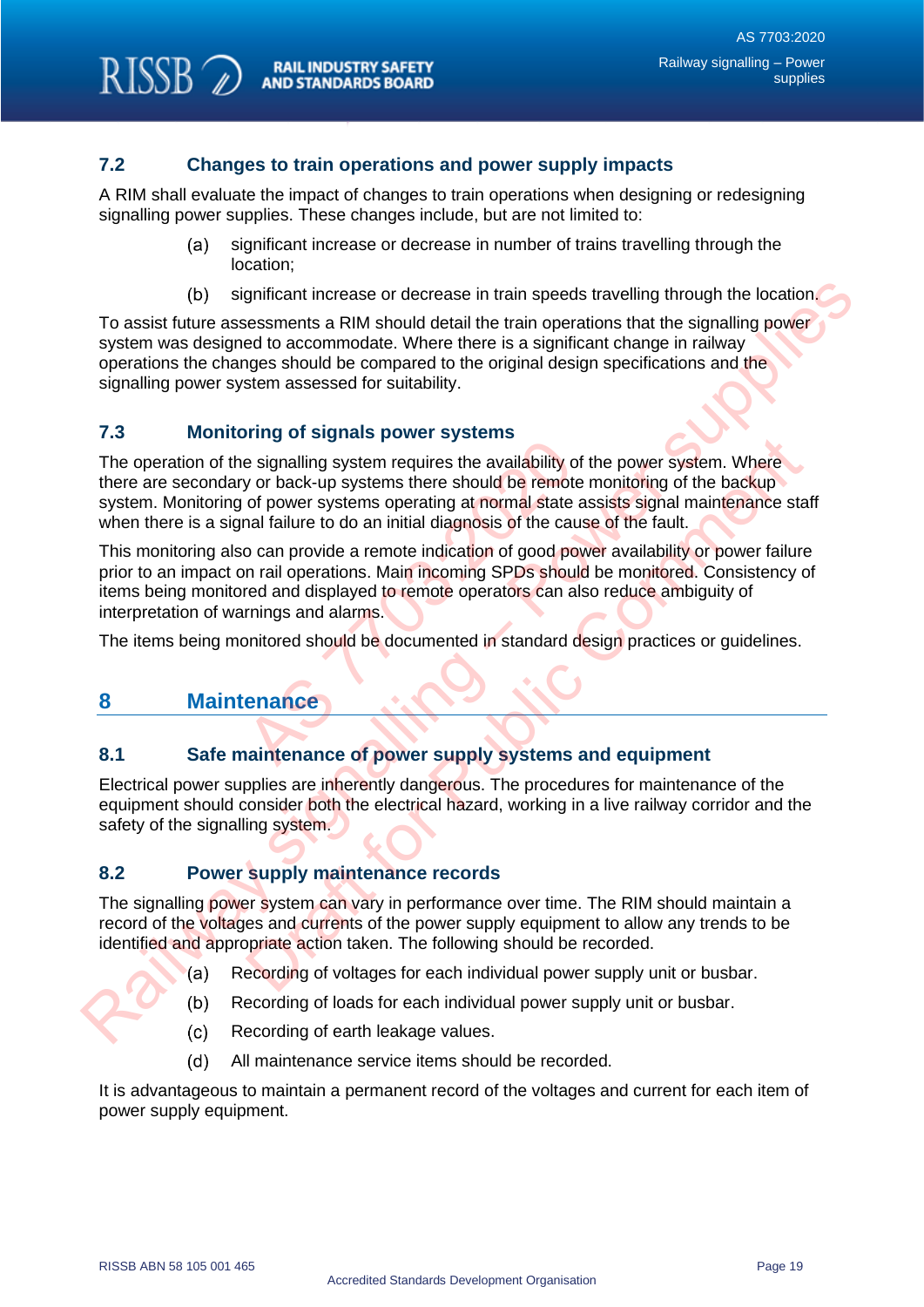### <span id="page-20-0"></span>**8.3 Preventative maintenance**

RISSB<sub>2</sub>

The signalling power system should be maintained under a process of routine and periodic services. The items to be examined and the regularity of the examinations should be documented as part of the signalling maintenance procedures. These should address the following issues.

- Recording of voltages and loads at each service action.
- Inspection of batteries that they are in good condition.
- inspection of all equipment for signs of stress or overheating.
- Inspection of all fuses, circuit breakers.
- Inspection of surge protection equipment and related earth rods.
- Inspection of secondary or back up power supply equipment and test of its availability.
- Running of motor generators with a load to ensure correct operation.
- Routine tests of the cable insulation.
- Testing of earth leakage devices.
- The above items may be covered by different service schedules with different periods.
- All maintenance service items should be recorded.

#### <span id="page-20-1"></span>**8.4 Corrective maintenance**

When electrical power equipment for the signalling system fails, corrective maintenance shall be required. Following the completion of the corrective task, the power supply and the signalling system should be tested for correct operation and recorded on the power supply history card or other record. Final School of the cable insulation.<br>
The final School of the cable insulation.<br>
The above items may be covered by different seriods.<br>
Il maintenance service items should be record<br>
tive maintenance<br>
Were equipment for th (a) Recording of voltages and loads at each service ection.<br>
(b) Inspection of all etaily are in good condition.<br>
(c) inspection of all etaily are in good condition.<br>
(c) inspection of all etaily are in good condition.<br>
(e spectrations of the called insulated to the signality.<br>
Spectration is a load to ensure correct operation.<br>
Specified for the cable insulation.<br>
Spectrations of earth leakage devices.<br>
The above items may be covered by dif

## <span id="page-20-2"></span>**9 Modifications and alterations**

### <span id="page-20-3"></span>**9.1 Changes to signals systems**

A change to the signalling system can have an impact on the overall signalling power supply for the location or the interlocking. Any change to the signalling design should also include a review of the signalling power supply design.

## <span id="page-20-4"></span>**9.2 Changes to signalling equipment**

In the signal system life cycle of a signalling installation there will be occasions when individual items of equipment are replaced with a similar or like item. These changes may cause:

- increase in power consumption (e.g. motors with different windings);  $(a)$
- $(b)$ reduction in power consumption (e.g. LED units);
- $(c)$ less tolerance to voltage fluctuations than previous equipment;
- $(d)$ less tolerance to unfiltered DC supply.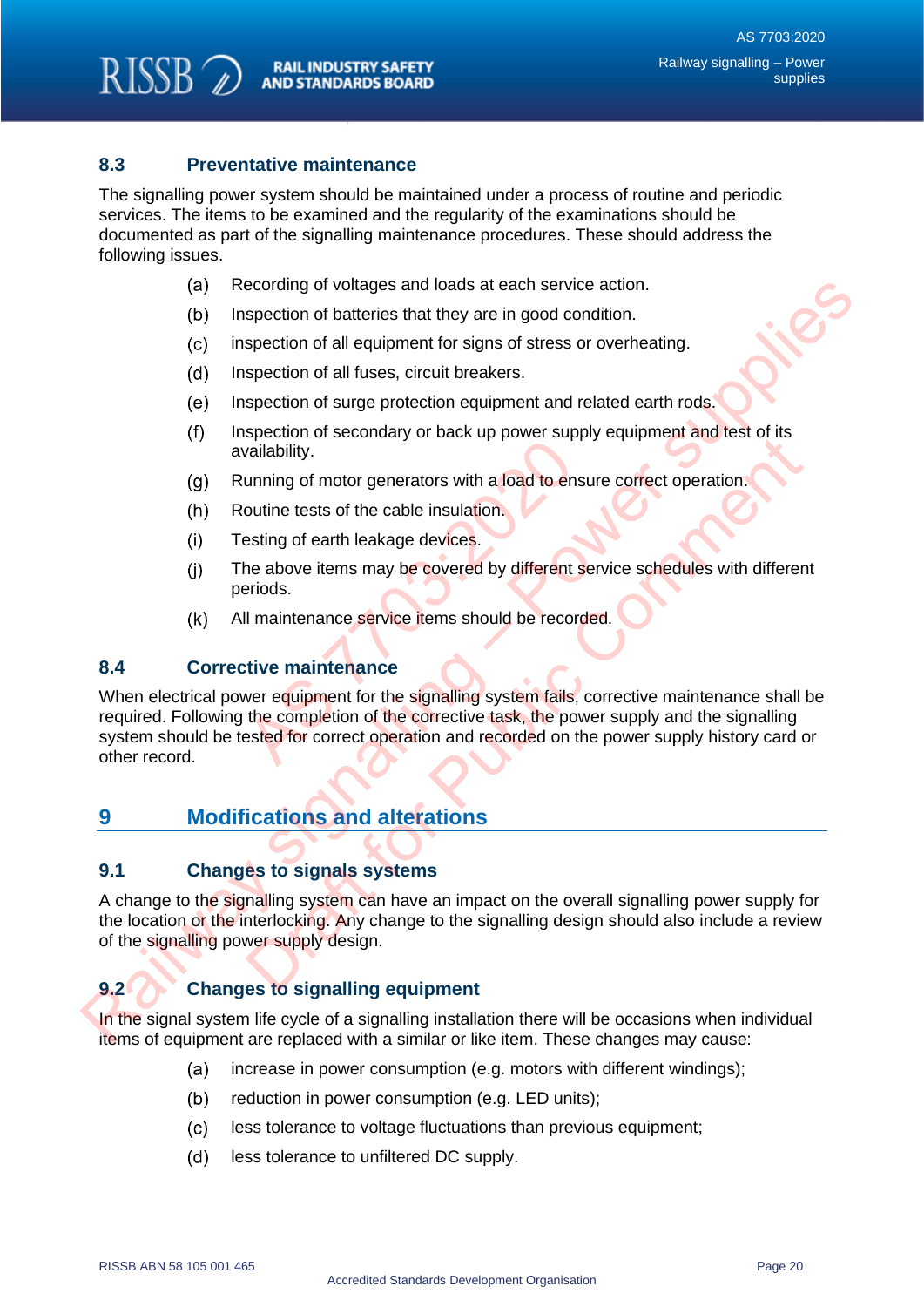

Where there is provision of alternate equipment the design should ensure that it is suitable for the specific circuit. Tests for correct operations should be recorded as part of maintenance records.

## <span id="page-21-0"></span>**9.3 Changes to signalling primary power supply**

The following items should be reviewed on each occasion of a change to the signalling primary power supply.

- Recalculation of the standing, dynamic and transient load of the signalling system.
- Review of the power source.
- Recalculation of voltage drop on distribution cables.
- Review of the surge protection of the power system.
- Review of the design and selection of the fuses and circuit breakers.

Following this review the RIM shall determine whether changes to the design of the signalling power supply are required

#### <span id="page-21-1"></span>**9.4 Changes to power supply equipment components**

Power supply equipment can have many individual components. The ratings printed on the component do not always cover all of the technical specifications. For example:

- electrolytic capacitors are rated for voltage and capacity which is marked on the case. They are also rated for the inrush current which is usually not marked on the case. Insufficient inrush current performance could lead to the item failing and even catching fire; eview of the surge protection of the power systeview of the design and selection of the fuses<br>w the RIM shall determine whether changes to<br>equired<br>les to power supply equipment compon<br>poment can have many individual compon The following terms should be rewiewed on each occasion of a change to the signalling primary<br>
(a) Receive of the standing, dynamic and transient load of the signalling<br>
system.<br>
(b) Review of the power surve.<br>
(c) Review eview of the surge protection of the power system.<br>
Eview of the design and selection of the fuses and circuit breakers.<br>
We the RIM shall determine whether changes to the design of the signalling<br>
equired<br>
Es to power sup
	- surge protection devices are rated for voltages and currents and shall be of the correct value for the equipment being protected.

Changes to a component should only be undertaken after consideration and evaluation by a suitably qualified person and the evaluation recorded and checked.

# <span id="page-21-2"></span>**10 Decommission and/or disposal**

### <span id="page-21-3"></span>**10.1 Disposal of environmentally sensitive materials in power equipment**

Power supply equipment can contain a number of environmentally sensitive chemicals. These shall be disposed of in accordance with legislation and RIM standards and procedures. These include:

- battery chemicals;
- transformer chemicals;
- $(c)$ rare earth or radioactive materials;
- $(d)$ hazardous materials such as the thermal conducting paste on heatsinks;
- $(e)$ insulation materials

The decommissioning of such materials shall include work instructions for the disposal of the environmentally sensitive materials.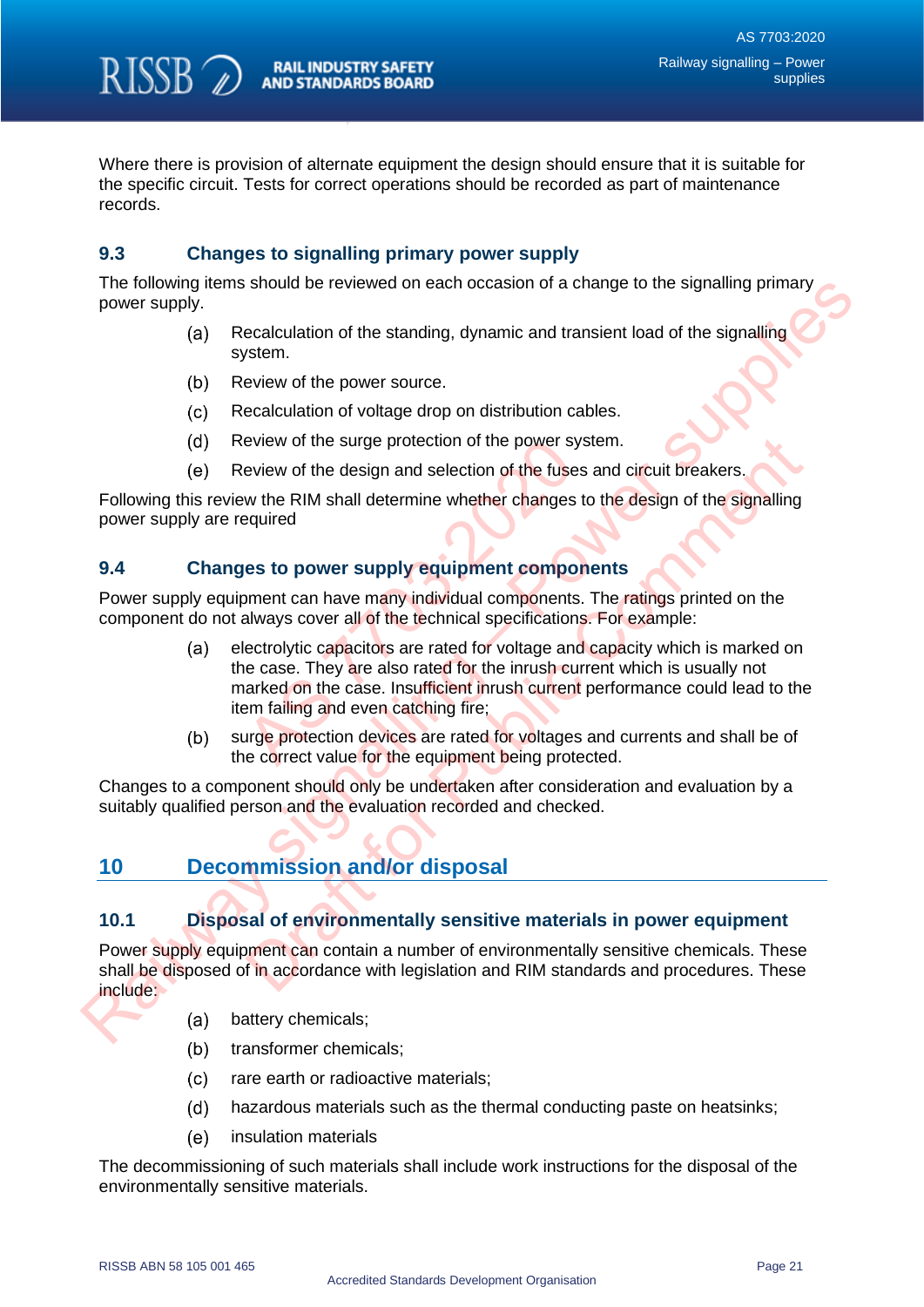RISSB<sub>2</sub>

## <span id="page-22-0"></span>**10.2 Partial de-commissioning of signals power equipment**

The signalling power equipment can operate multiple individual circuits. It is possible to decommission all of the circuits without de-commissioning the power source. This leaves a number of hazards.

- There is an active power supply that is connected to busbars and could  $(a)$ potentially cause a false energisation of a circuit.
- The power supply is not monitored or maintained and creates a hazard in its continued operation.
- There is a fault to earth or other system which could adversely impact on signalling functions.

The decommissioning of signalling circuits should consider the source of the power to the busbars as well as the downstream circuits. If all downstream circuits are decommissioned then the power source should also be decommissioned unless required for future stagework. Power supplies not in use should be considered for isolation AS THE MEDIA SIDE OF SCRIPTING OF SCRIPTING OF SCRIPTING OF SCRIPTING OF SCRIPTING OF SCRIPTING OF SCRIPTING OF SCRIPTING OF SCRIPTING OF SCRIPTING OF SCRIPTING OF SCRIPTING OF SCRIPTING OF SCRIPTING OF SCRIPTING OF SCRIPT potentially cause a false energies in of a cricuit.<br>
(b) The power supply is not monitoed or maintained and creates a hazard in its<br>
continued operation.<br>
(c) There is a fault to cart or other system which could adversely Draft for Public Comment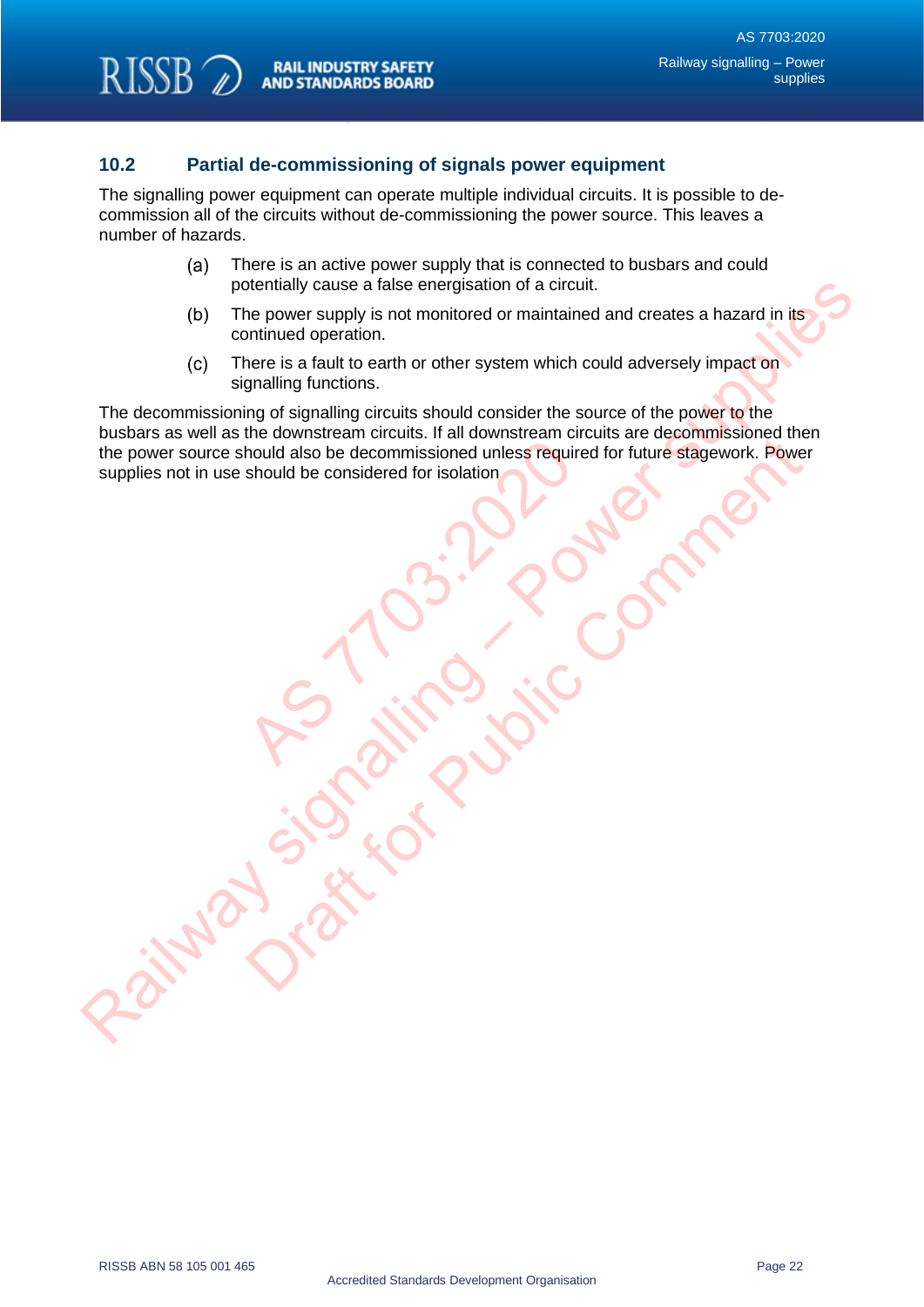

# <span id="page-23-0"></span>**Appendix A Hazard register**

| Hazard number | Hazard                                       |
|---------------|----------------------------------------------|
| 9.9.1.1       | Low voltage at equipment (during operation)  |
| 9.9.1.6       | Loss of power supply                         |
| 9.9.1.7       | Loss of power supply - lack of redundancy    |
| 9.9.1.8       | Loss of power supply - failure of redundancy |
| 9.22.1.14     | Signalling power supply connected to earth   |
|               |                                              |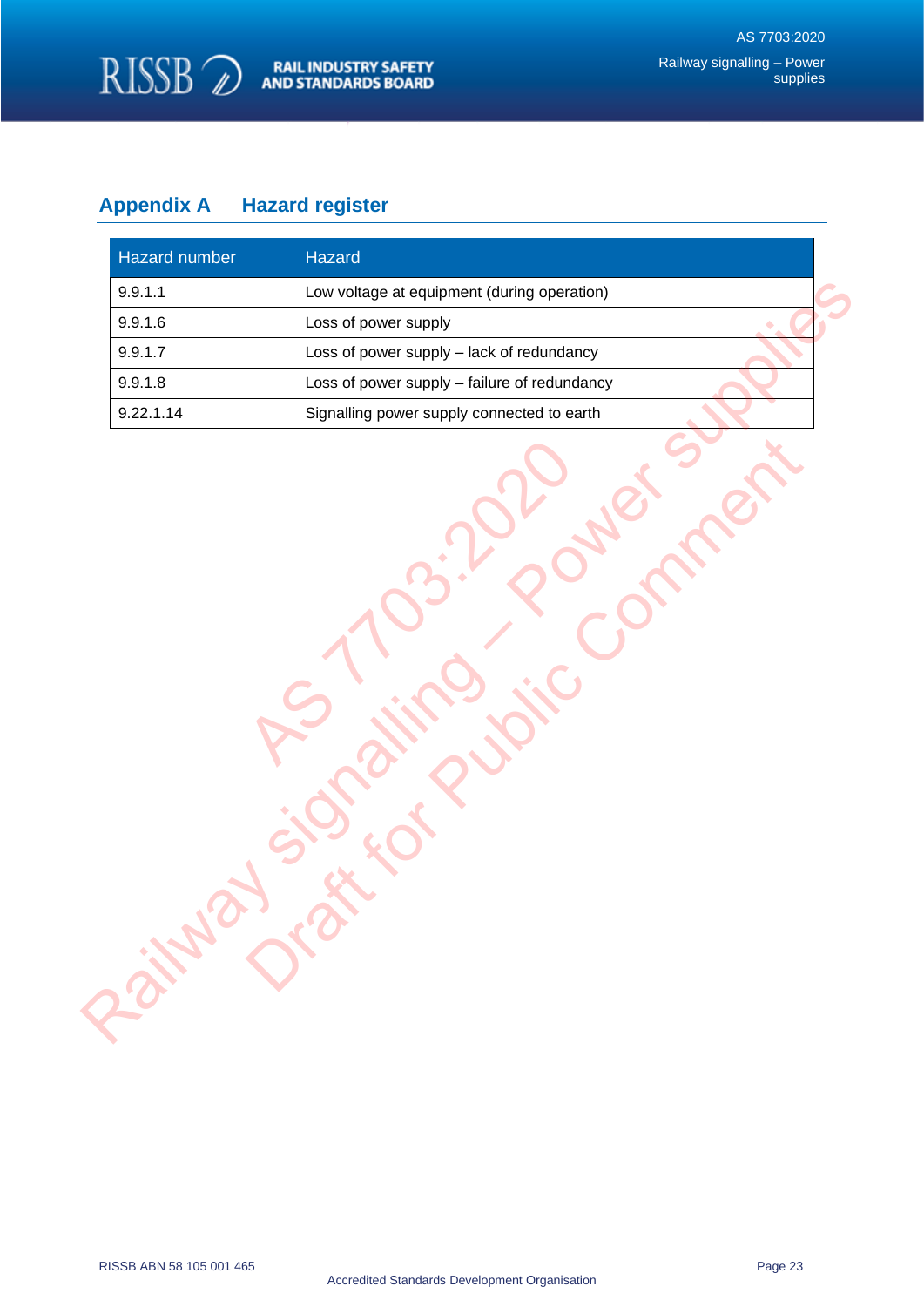

## <span id="page-24-0"></span>**Appendix B Environmental condition ranges for signaling and power supply equipment**

In Australasia there is a wide variety of environmental conditions where signalling equipment may be installed. This covers:

- elevated locations
- dry locations
- locations with high rainfall and consistently high humidity
- locations with high temperatures and high radiant energy

The power supply equipment will generate heat and the placement should ensure that the heat does not impact other signalling equipment on the same rack or in the same location. It is recommended that signal power equipment generating heat be placed at the top of a rack unless there are other issues to be considered. Explain power equipment generating heat be p<br>ner issues to be considered. (a) eleveral to calcions<br>
(b) dry locations<br>
(c) locations with high rainfall and consistently high humidity<br>
(c) locations with high rainfall and consistently high humidity<br>
The power supply equipment will generate heat a Signal power equipment generating heat be placed at the top of a rack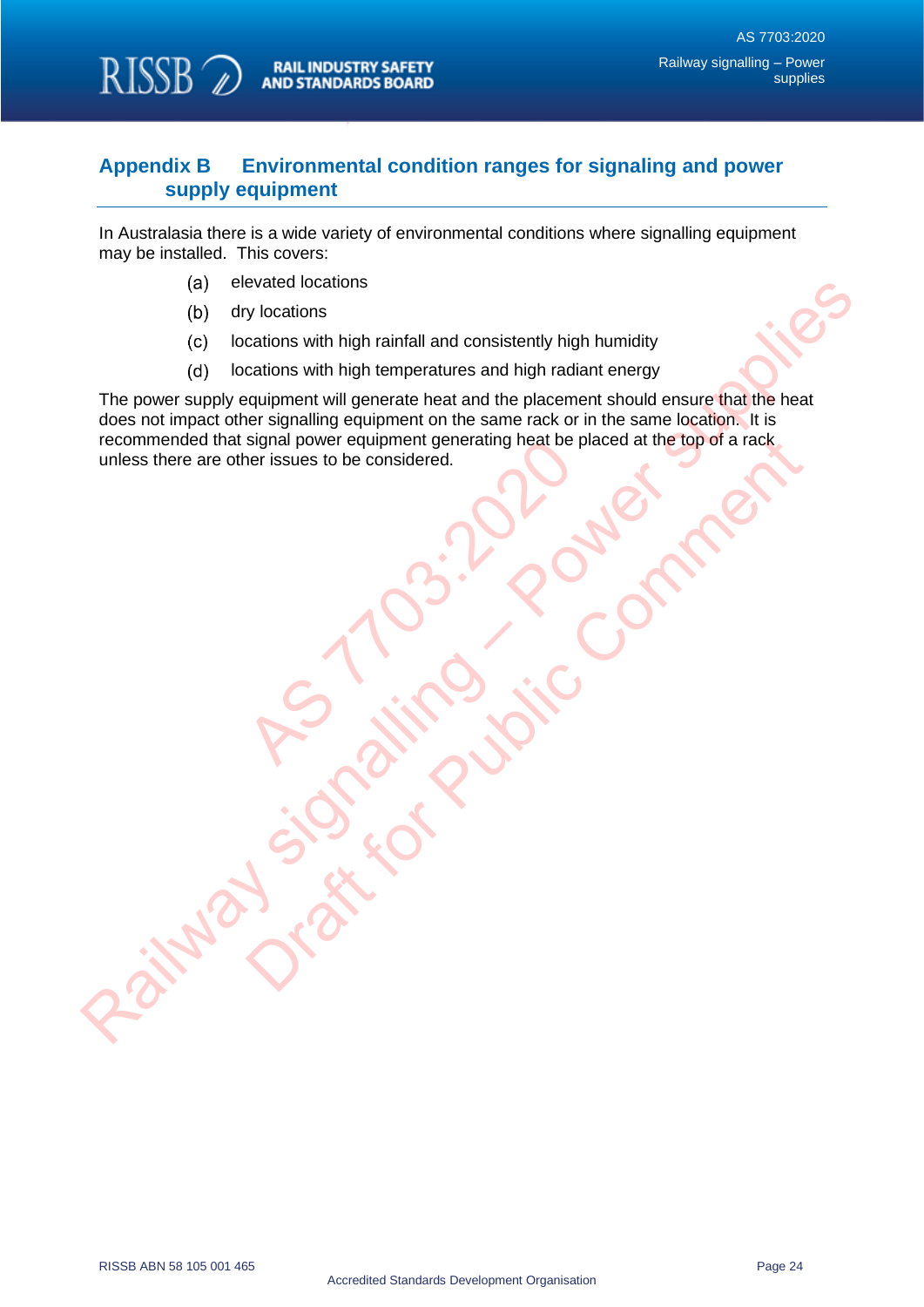RISSB<sub>2</sub>

# <span id="page-25-0"></span>**Appendix C Signaling power calculation tools and results**

Some RIMs have available a power supply calculator. These included the power load consumed by a wide variety of signalling equipment items. They may also include the dynamic load of devices including point motors operating under all credible operating scenarios. The calculators will assist in determining the power load for a signal equipment location based on the installed equipment. They also include a volts drop calculator for the cables running to the location from the power source.

The use of these calculators will provide consistent outcomes for signalling design of power equipment and the distribution network. Typically the power loads only vary by a small amount for the number of trains.

In the case of a level crossing, the number and type of trains may have a significant impact on the level crossing operating power requirements. This is particularly so because of the general need to have a battery back up to the power supply for 24 to 48 hours and to up to 7 days for remote locations.

The load on the level crossing power supply with no trains may be low. The presence of a train causes the track circuits to draw current, and the operation of the lights and boom gates if installed. An 1800 metre freight train will result in greater power consumption than a 200 metre self-propelled passenger train for a given period. The speed of the train will also impact on the total power consumption. The start of the power supply for 24 to 48 heliens and the power supply with no trains may be routits to draw current, and the operation of the metre freight train will result in greater power enger train for a given perio the installed equivalent They also include a volts drop calculator for the cables running to the location from the power source.<br>The use of these calculators will provide consistent outcomes for signalling design of power ery back up to the power supply for 24 to 48 hours and to up to 7 days for<br>el crossing power supply with no trains may be low. The presence of a tractits to draw current, and the operation of the lights and boom gates if<br>m

A level crossing power calculation should consider the number and type of rail traffic for the particular location and not be a standard allowance. Consideration of future changes in rail traffic levels should also be taken into account. The power supply calculations should be part of the design that is checked and verified.

The input and output results of all power calculations should be fully documented, and form part of the design documents handed over with the as-built drawings and data. This should also include detailing any special considerations for the signalling location.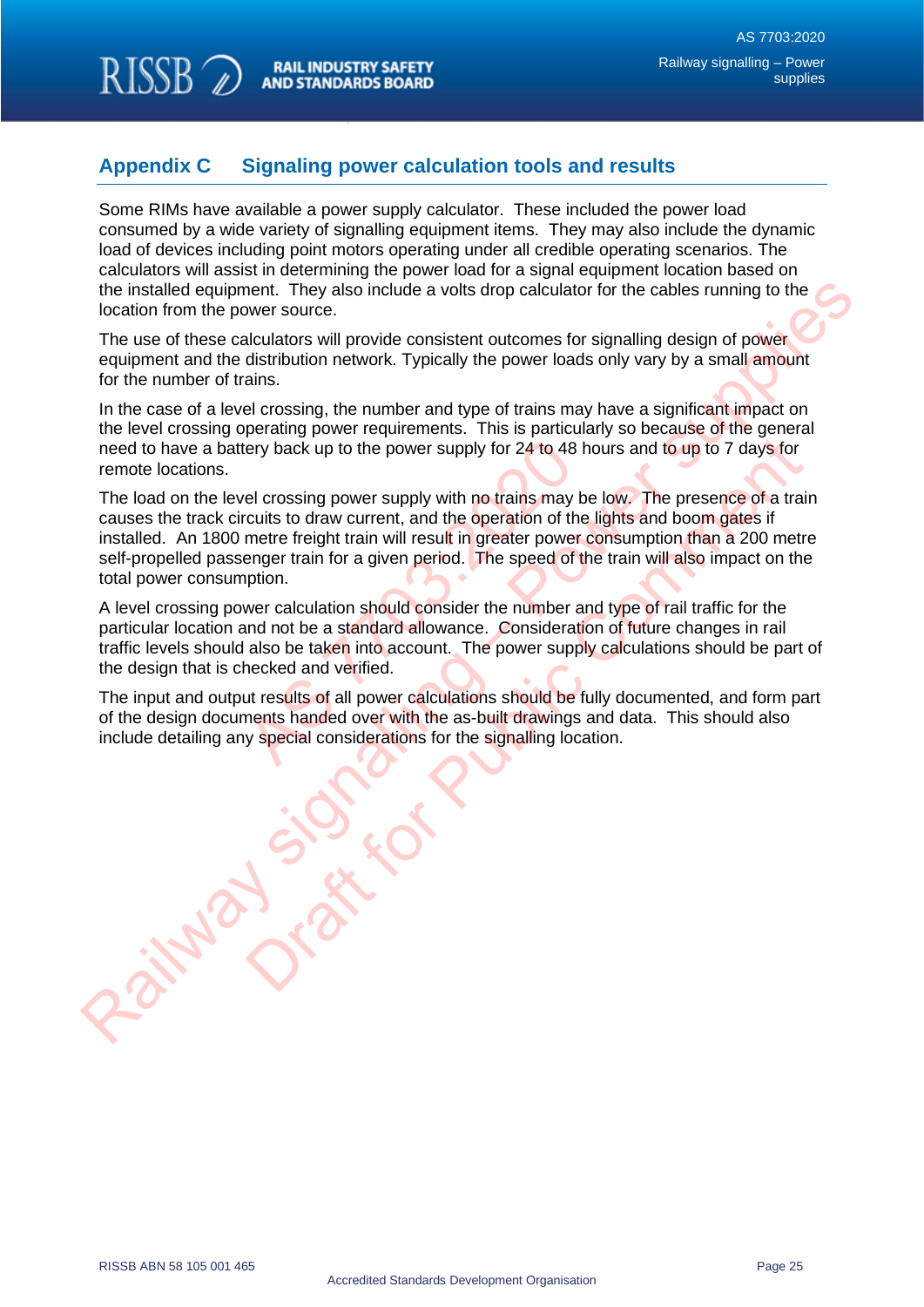

## <span id="page-26-0"></span>**Appendix D Signaling equipment testing and data sheets**

#### <span id="page-26-1"></span>**D.1 Signals equipment testing**

Items of signalling equipment undergo assessment and testing to allow for project approvals and rail equipment type approvals. This testing should verify the electrical power load under various static, dynamic and operational scenarios. This verified information should form part of the approval documentation and used as the source of power load requirements.

#### <span id="page-26-2"></span>**D.2 Data Sheets**

Supplier data sheets shall include information on the electrical power load under static and dynamic operational scenarios. Warous signally enter and persional scenarios. This were contained information and used as the source of power load tragularments.<br>
Supplier data sheets<br>
Supplier data sheets shall include information on the electrical pow

RS 1103:2020

Orange From Public Comment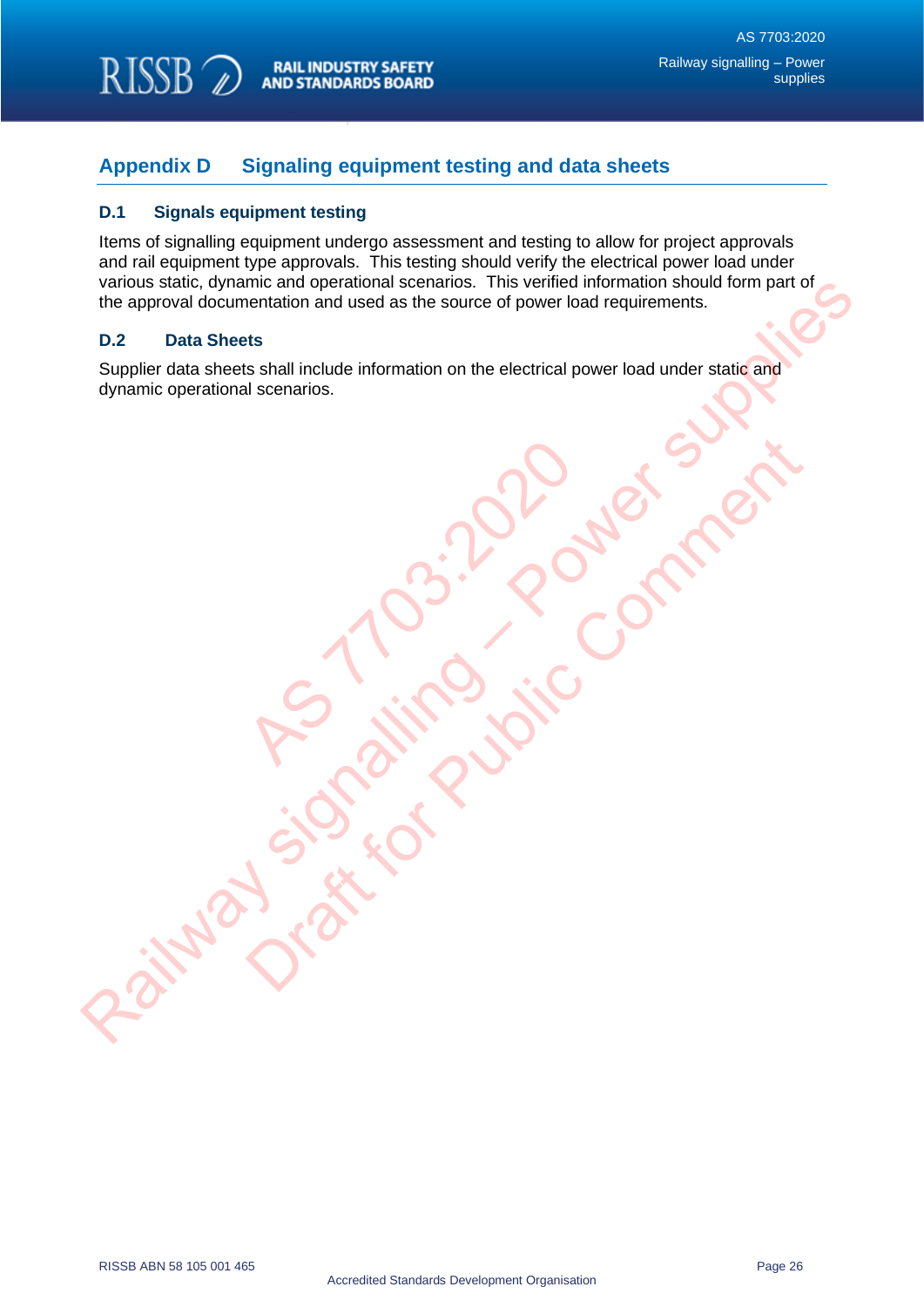

RISSB<sub>2</sub>

# <span id="page-27-0"></span>**Appendix E Signaling equipment sensitivity to power fluctuations**

RS 1103:2020

Railway signaling violent supplies

Orange From Public Comment

Some signalling electrical equipment is sensitive to the voltage level for correct operation. Review of data sheets and testing should confirm the minimum voltage at which the equipment will perform appropriately. This information should be recorded as part of the equipment approval documents.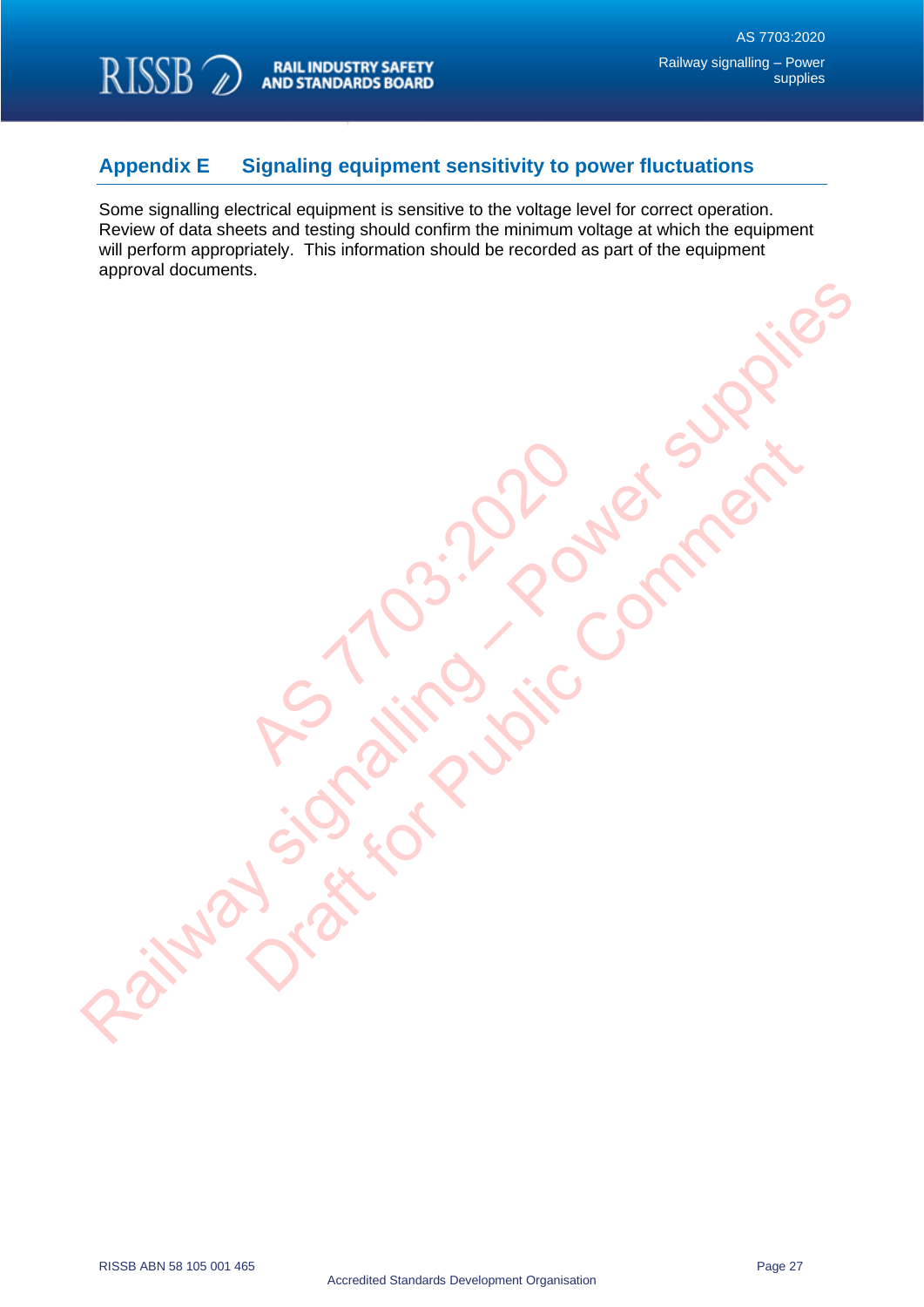

## <span id="page-28-0"></span>**Appendix F Suitable controls for electrical hazards**

Suitable controls for electrical hazards cover the following range of issues.

- $(a)$ Training and qualifications and licences for the people who are permitted to work on the signals power systems.
- Procedures under the SMS covering the safe work on the signals power systems.
- Procedures under the SMS to ensure that the signals power systems are maintained in good order to prevent electrical hazards.
- Procedures under the SMS to ensure that the signals power systems are tested as safe before they are commissioned into operational service.
- Engineering standards covering the equipment approval processes before the equipment is incorporated into the signals power systems. (b) Procedures under the SMS covering the safe work on the signals power<br>systems.<br>(c) Procedures under the SMS to ensure that the signals bower systems are<br>(d) Procedures under the SMS to ensure that the signals power syst
	- Engineering standards covering the performance requirements of the signals power systems. Ingineering standards covering the equipment<br>quipment is incorporated into the signals power<br>ngineering standards covering the performanc<br>ower systems.<br>ngineering standards covering the design of the<br>eet safety and perform my the equipment is incorporated into the signals power systems.<br>
	Huipment is incorporated into the signals power systems.<br>
	Indirecting standards covering the performance requirements of the signals<br>
	were systems.<br>
	eet saf
	- Engineering standards covering the design of the signals power systems to meet safety and performance requirements.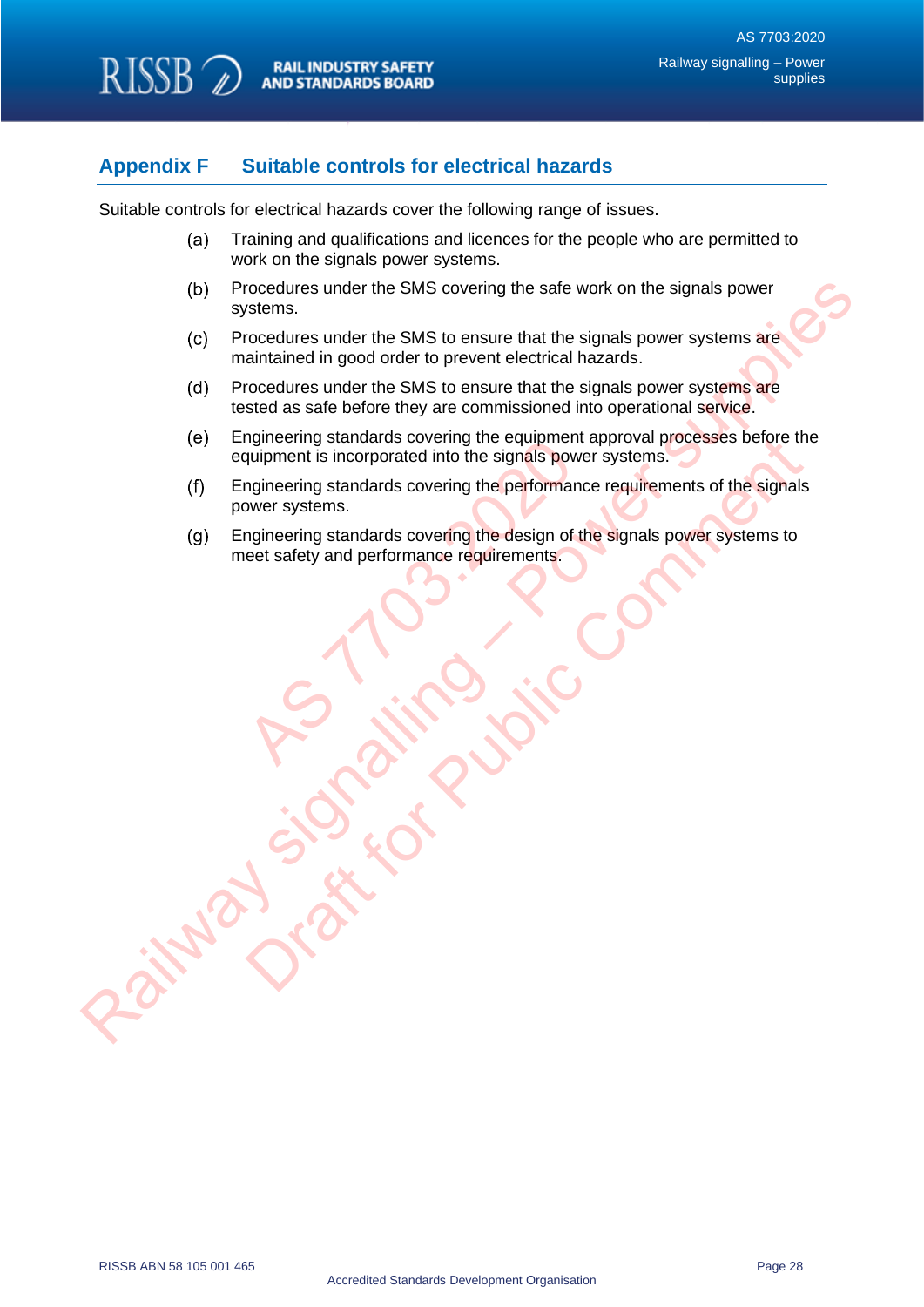

## <span id="page-29-0"></span>**Appendix G Bibliography**

The following referenced documents are used by this Standard for information only:

RS 1103:2020

Railway signaling violent supplies

Orange From Public Comment

(a) AS 3015 Electrical installations – extra low voltage.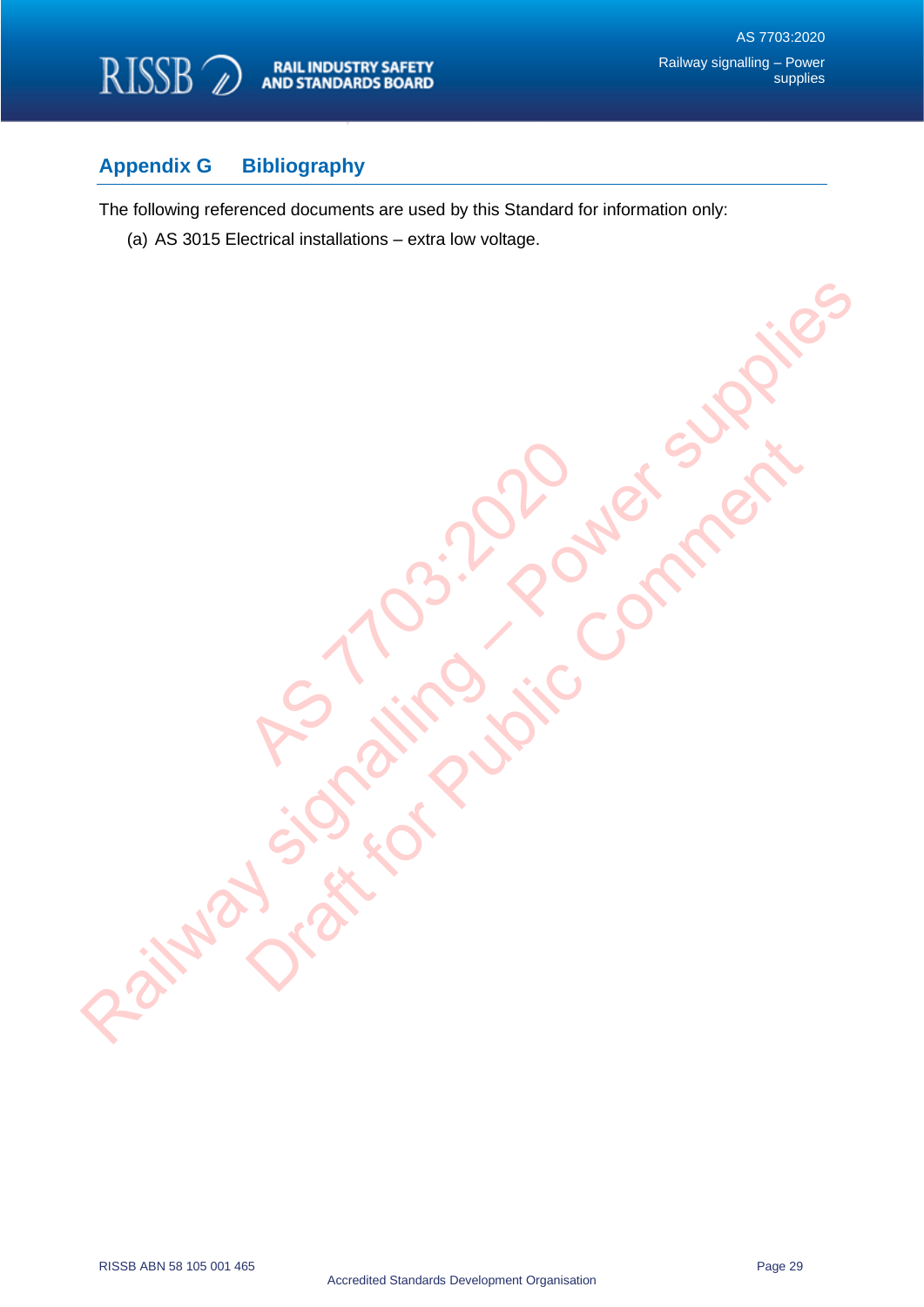## **About Rail Industry Safety and Standards Board**

The Rail Industry Safety and Standards Board is a not for profit company limited by guarantee. Wholly owned by its funding members, RISSB is required to apply the whole of its income and assets to achieving the objects listed in its constitution.

RISSB is responsible for the development and management of Standards, Rules, Codes of Practice and Guidelines for the Australian rail industry.

For further information, visit www.rissb.com.au

**RISSB** 

### **RISSB Australian Standards Development Process**

The Standards development process is rigorous and transparent.

Authors work with RISSB's Standards Development Managers and Development Groups to ensure that products are acceptable to industry. Standing Committees oversee this work and ensure that proper governance and process is followed. The products are exposed to the public and industry for comment and validated by an independent validator. ment process is rigorous and transparent.<br>
El's Standards Development Managers and Developmer<br>
Standing Committees oversee this work and ensure that<br>
are exposed to the public and industry for comment and<br>
velopment Groups Intending members. RISSB is required to apply the whole of its incomic and assess to achieving the objects issical in its<br>
RISSB is responsible for the development and management of Slandards, Rules, Codes of Practice and ment process is rigorous and transparent.<br>
Standards Development Groups to ensure that products<br>
Bis Standards Development Managers and Development Groups to ensure that products<br>
Standing Committees oversee this work and

Once agreed by the Development Groups, Standing Committees and Validator, the drafts are passed to the RISSB Board for approval.

The same process is used in developing other RISSB products, although Guidelines are not exposed to the public for comment or validated, given their non-binding nature.

#### **Standards Development and Accreditation Committee**

RISSB is accredited by the Standards Development and Accreditation Committee (SDAC), and all Standards produced by RISSB since 31 July 2007 are published as Australian Standards.

The Standards Development and Accreditation Committee audits RISSB annually to ensure that RISSB's processes are in accordance with SDAC accreditation requirements.

### **Sales and distribution**

Australian Standards developed by RISSB are sold and marketed through SAI Global. For further information, please visit www.saiglobal.com.

Financial members of RISSB are granted access with membership.